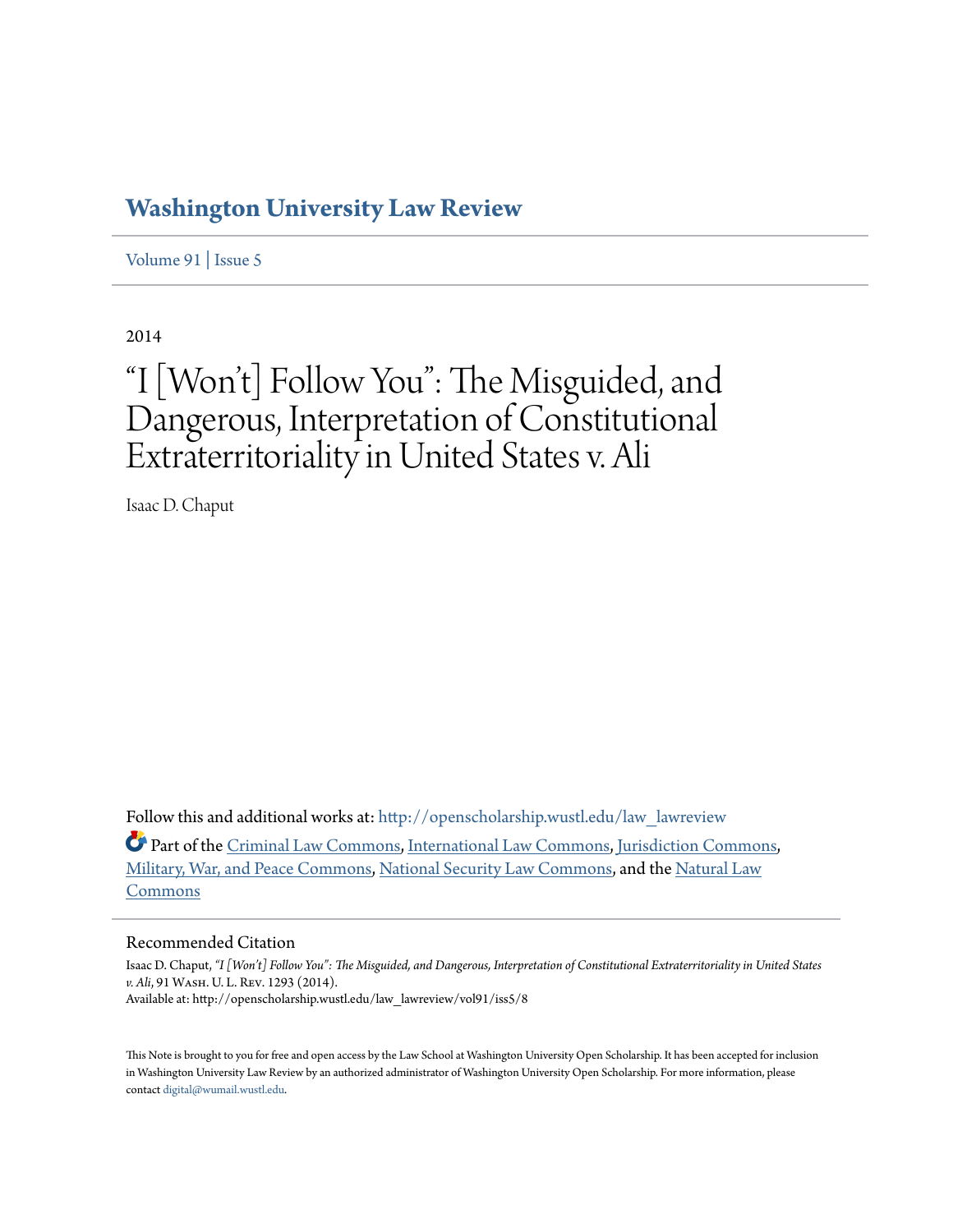# **"I [WON'T] FOLLOW YOU": THE MISGUIDED, AND DANGEROUS, INTERPRETATION OF CONSTITUTIONAL EXTRATERRITORIALITY IN**  *UNITED STATES V. ALI*

Not only is United States citizenship a "high privilege," it is a priceless treasure. For that citizenship is enriched beyond price by our goal of equal justice under law—equal justice not for citizens alone, but for all persons coming within the ambit of our power.<sup>1</sup>

# TABLE OF CONTENTS

|                       | I. JURISDICTION OVER MILITARY CONTRACTORS  1298                        |
|-----------------------|------------------------------------------------------------------------|
|                       | A. The Military Extraterritorial Jurisdiction Act and United           |
|                       |                                                                        |
| В.                    | Filling the MEJA Gap: The 2006 Expansion of Court-                     |
|                       |                                                                        |
|                       |                                                                        |
| A.                    |                                                                        |
|                       | Extraterritoriality up to Boumediene v. Bush 1301<br>$\mathcal{I}$ .   |
|                       | 2.<br>Due Process as Applied to Non-Citizen Corporate                  |
|                       |                                                                        |
| $B_{\cdot}$           |                                                                        |
|                       | Boumediene Should Not be Limited to the Suspension<br>$\mathcal{I}$ .  |
|                       |                                                                        |
|                       | $2_{1}$<br>Congress and an Advisory Committee Contemplated             |
|                       |                                                                        |
|                       | Civilian Contractors and Enemy Combatants 1312<br>$\beta$ .            |
|                       | Undermining the Foundational Principles Recognized<br>$\overline{4}$ . |
|                       |                                                                        |
|                       |                                                                        |
| $\mathcal{A}_{\cdot}$ |                                                                        |
|                       | Brehm-Type Defendants: Judge Effron's "Open<br>Ι.                      |
|                       |                                                                        |
|                       | Enemy Combatants in the War on Terror  1317<br>2.                      |
|                       | $\mathcal{E}$<br>Defendants in Other Extraterritorial Criminal         |
|                       |                                                                        |
|                       |                                                                        |

1. Johnson v. Eisentrager, 339 U.S. 763, 791 (1950) (Black, J., dissenting).

1293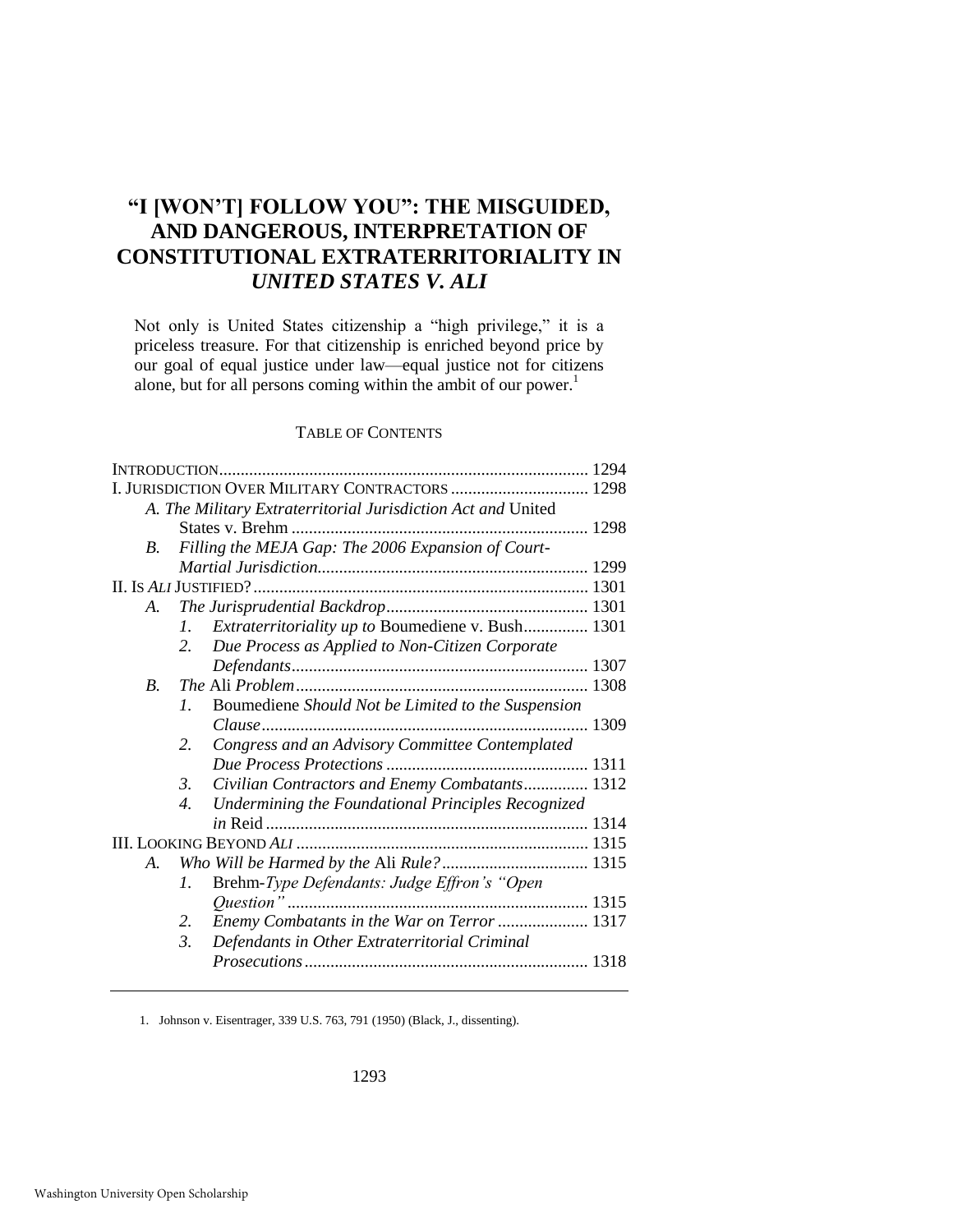| <b>B</b> . | Defining the Necessary Nexus Between the Defendant and |  |  |
|------------|--------------------------------------------------------|--|--|
|            |                                                        |  |  |
|            |                                                        |  |  |
|            |                                                        |  |  |
|            |                                                        |  |  |

#### <span id="page-2-2"></span><span id="page-2-0"></span>**INTRODUCTION**

In recent decades, the United States has dramatically changed the way it conducts military operations. Civilians in small numbers have long accompanied the armed forces to war.<sup>2</sup> But civilian participation increased significantly in operations Desert Shield and Desert Storm<sup>3</sup> and remained elevated during the contingency operations in Somalia, Rwanda, Haiti, and the former Yugoslavia.<sup>4</sup> Civilians are now an essential constituent of our armed forces; as of 2007, the number of contractors in Iraq exceeded the number of troops.<sup>5</sup> With 180,000 contractors working in Iraq—and a comparable number in Afghanistan—they inevitably will commit crimes.<sup>6</sup> In order to maintain good relations with the "host country" and discipline

<span id="page-2-1"></span><sup>2.</sup> OVERSEAS JURISDICTION ADVISORY COMM., REPORT TO THE SECRETARY OF DEFENSE, THE ATTORNEY GENERAL, AND THE CONGRESS OF THE UNITED STATES 12–13 (1997) [hereinafter OJAC REPORT]. The Overseas Jurisdiction Advisory Committee was appointed by Attorney General Janet Reno and Secretary of Defense William Perry. *Id.* at iv. The Report was requested from Congress in the National Defense Authorization Act for Fiscal Year 1996. Pub. L. No. 104-106, § 1151, 110 Stat. 186, 467–68 (1996).

<sup>3.</sup> OJAC REPORT, *supra* note [2,](#page-2-0) at 15–16.

<sup>4.</sup> *Id.* at 18.

<sup>5.</sup> Steven Paul Cullen, *Out of Reach: Improving the System to Deter and Address Criminal Acts Committed by Contractor Employees Accompanying Armed Forces Overseas*, 38 PUB. CONT. L.J. 509, 511 (2009). In 2007, there were 180,000 contractors and 160,000 troops in Iraq. *Id.* It is unclear whether these figures include civilian employees of the Department of Defense, who may therefore be unaccounted for. As of September 2007, there were 30,418 civilian employees in foreign countries. *Employment—September 2007*, OFFICE OF PERS. MGMT., www.fedscope.opm.gov (follow "Employment" link; click "September 2007" link; click "Agency: Department of Defense (DoD Aggregate)" link) (last visited Mar. 21, 2014).

<sup>6.</sup> *See* Cullen, *supra* note [5,](#page-2-1) at 514–17. The author, a lieutenant colonel in the U.S. Army, cites numerous points of concern surrounding both security contractors and support contractors. *Id.* I am focusing here on support contractors, although there are numerous issues presented by security contractors. *See, e.g.*, Mateo Taussig-Rubbo, *Outsourcing Sacrifice: The Labor of Private Military Contractors*, 21 YALE J.L. & HUMAN. 101 (2009). The primary concerns regarding crimes committed by support contractors include "theft of government property or assault on government personnel." Cullen, *supra* not[e 5,](#page-2-1) at 516. As of 2010, the Department of Defense reported that 116 cases had been referred to the Department of Justice for Prosecution under the Military Extraterritorial Jurisdiction Act. U.S. DEP'T OF DEF., MEJA STATISTICS 5 (2010). Of those cases, seventy were charged or pending as of June 10, 2010. *Id.* at 3.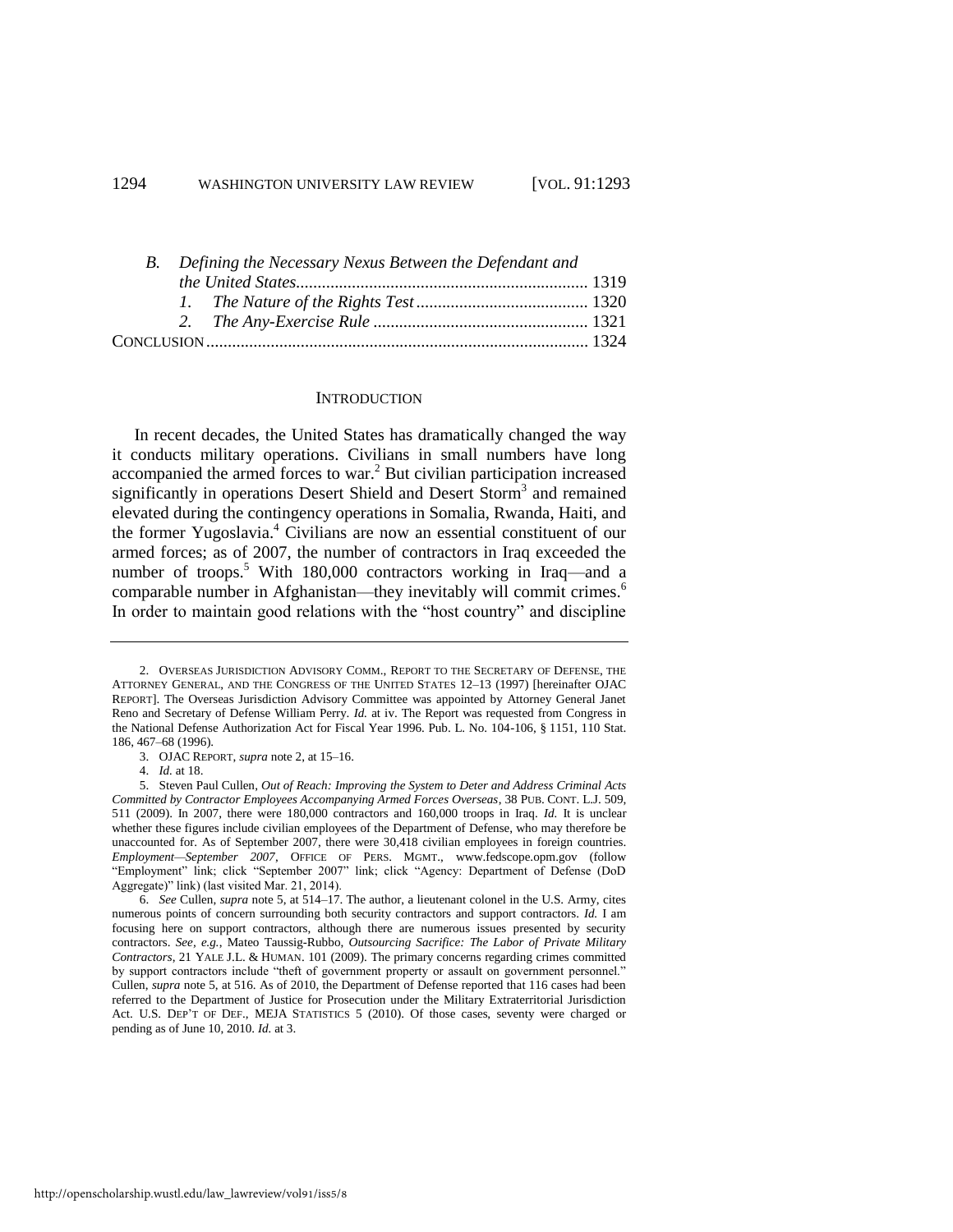within the armed forces, jurisdiction over those crimes must rest somewhere.

The inevitability of criminal activity required a judicial solution.<sup>7</sup> During the 1990s, the Department of Defense had insufficient solutions for civilian disciplinary issues. Often the United States did not have Status of Forces Agreements ("SOFAs") with the countries in which it was operating.<sup>8</sup> In other instances, the SOFA did not cover civilians.<sup>9</sup> This created a jurisdictional uncertainty that often left crimes unpunished particularly crimes occurring on-base, where host nations were often hesitant to prosecute.<sup>10</sup> And because of the Supreme Court's interpretation of the Uniform Code of Military Justice ("UCMJ"), it was not possible to subject civilians to courts martial. $^{11}$ 

In 1996, recognizing the substantial issues related to civilians accompanying the armed forces, Congress created a DOD and DOJ advisory committee to recommend possible solutions.<sup>12</sup> On the advisory committee's recommendation, Congress passed the Military Extraterritorial Jurisdiction Act ("MEJA") in 2000, which granted jurisdiction to U.S. district courts over most contractors and DOD civilian employees accompanying the armed forces overseas.<sup>13</sup>

<span id="page-3-0"></span>But MEJA has a jurisdictional gap: it does not apply defendants who are citizens of or "ordinarily resident $[s]$ " in the "host nation."<sup>14</sup> When MEJA was enacted, the UCMJ only allowed court-martial jurisdiction

10. *Id.* at 18–19.

14. *See* 18 U.S.C. § 3267(1)(C). "This limitation recognizes that the host nation has the predominant interest in exercising criminal jurisdiction over its citizens and other persons who make that country their home." H.R. Rep. No. 106-778, at 21 (2000).

<sup>7.</sup> OJAC REPORT, *supra* note [2,](#page-2-0) at 12–28 (discussing solutions to the problem of prosecuting civilians accompanying the armed forces overseas).

<sup>8.</sup> *Id.* at 27-28. The United States has, at times, had Status of Forces Agreements ("SOFAs") with Afghanistan, ensuring that the U.S. would have criminal jurisdiction over its forces. *See* Agreement Regarding the Status of United States Military and Civilian Personnel of the U.S. Department of Defense Present in Afghanistan in Connection with Cooperative Efforts in Response to Terrorism, Humanitarian and Civic Assistance, Military Training and Exercises, and Other Activities, U.S.-Afg., May 28, 2003, State Dept. No. 03-67; *see also* Mark Landler & Michael R. Gordon, *Meeting With Karzai, Obama Accelerates Transition of Security to Afghans*, N.Y. TIMES, Jan. 12, 2013, at A5.

<sup>9.</sup> OJAC Report, *supra* not[e 2,](#page-2-0) at 27–28.

<sup>11.</sup> *See* McElroy v. United States *ex rel.* Guagliardo, 361 U.S. 281, 287 (1960) (holding that civilian employees of the Department of Defense were not subject to court-martial jurisdiction when Congress had not declared war).

<sup>12.</sup> National Defense Authorization Act for Fiscal Year 1996, Pub. L. No. 104-106, § 1151, 110 Stat. 186, 467–68 (1996).

<sup>13.</sup> Pub. L. No. 106-523, 114 Stat. 2488 (2000) (codified at 18 U.S.C. §§ 3261–67 (2006)).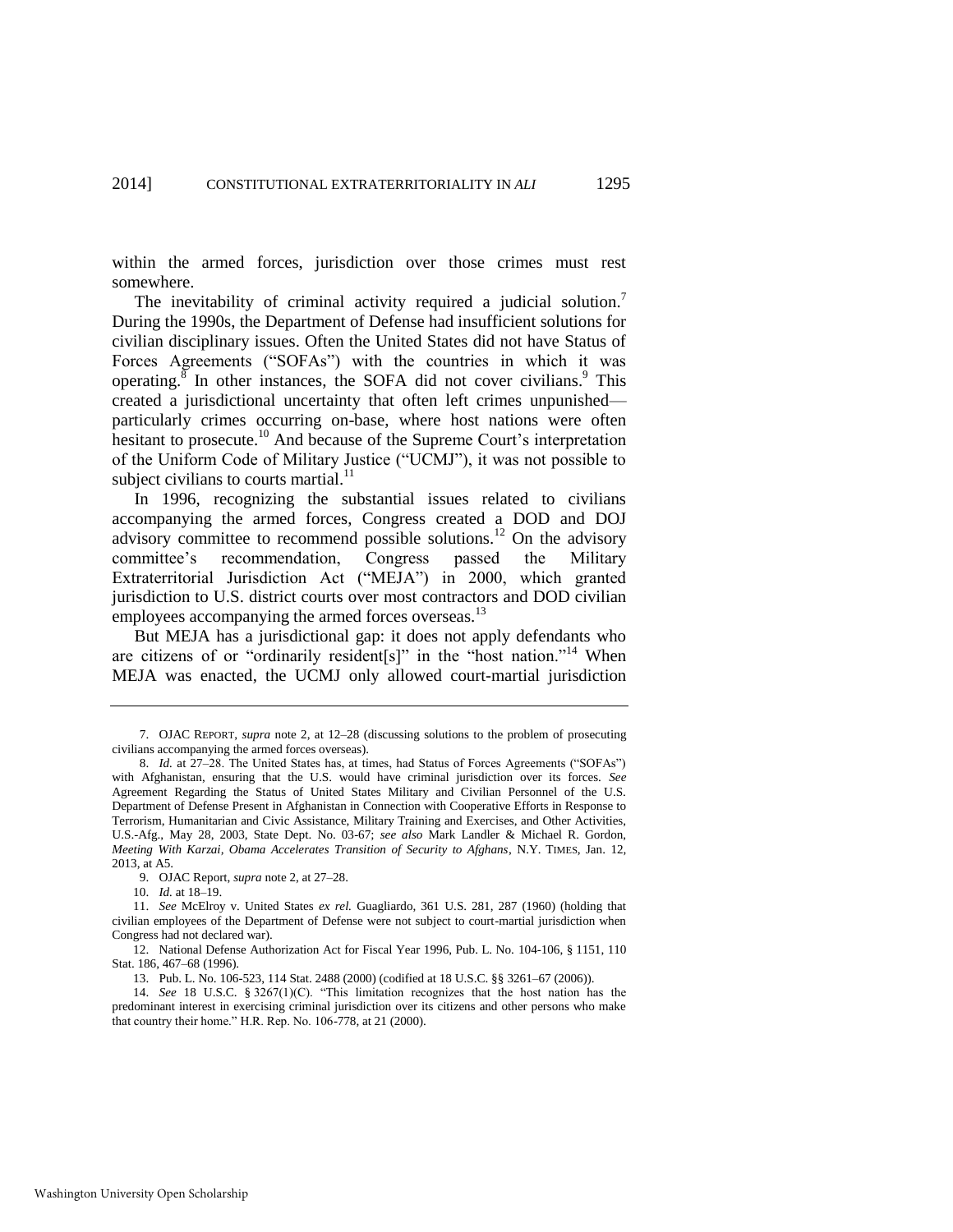over civilians during times of war.<sup>15</sup> In 2006, in recognition of this issue, Congress expanded court-martial jurisdiction to include those defendants excluded from MEJA.<sup>16</sup> Yet very few defendants have been prosecuted in courts-martial under the expanded UCMJ jurisdiction.<sup>17</sup> Recent cases have highlighted the ongoing constitutional issues related to the exercise of jurisdiction over non-citizen military contractors working overseas.<sup>18</sup>

<span id="page-4-0"></span>In *United States v. Ali*, an Iraqi–Canadian dual citizen was prosecuted in a court-martial, under the expanded UCMJ jurisdiction, for crimes arising out of an assault committed while accompanying the Army in Iraq.<sup>19</sup> On appeal, the Court of Appeals for the Armed Forces ruled that the exercise of jurisdiction over Ali was acceptable.<sup>20</sup> Ali also argued that trying him in a court-martial violated due process and his grand jury and jury rights. The court held that his constitutional claims were not cognizable because he did not have sufficient connections to the United States to qualify for any constitutional protections.<sup>21</sup> According to the Court of Appeals for the Armed Forces, Ali was sufficiently connected to the U.S. that he could be subject to criminal prosecution. But the court also held that Ali was insufficiently connected to be accorded constitutional protections during that prosecution—he was in "limbo, worse than hell."<sup>22</sup>

<sup>15.</sup> *See* 10 U.S.C. § 802(a)(10) (2000). In 1960, the Supreme Court held that § 802(a)(11), which provided court martial jurisdiction for persons accompanying the armed forces *anywhere*, not just in areas of conflict, was unconstitutional. *See McElroy*, 361 U.S. 281; Grisham v. Hagan, 361 U.S. 278 (1960); Kinsella v. United States *ex rel.* Singleton, 361 U.S. 234 (1960). Lower courts had construed § 802(a)(10) narrowly, requiring that Congress actually have declared war. *See* United States v. Avarette, 19 U.S.C.M.A. 363, 41 C.M.R. 363, 365 (1970).

<sup>16. 10</sup> U.S.C. § 802(a)(10) (2006). Previously, jurisdiction was limited to "[i]n time of war, persons serving with or accompanying an armed force in the field." *Id.* Pub. L. No. 109-364 replaced the word "war" with "declared war or a contingency operation." *See id.*

<sup>17.</sup> *See Holding Criminals Accountable: Extending Criminal Jurisdiction for Government Contractors and Employees Abroad: Hearing Before the S. Comm. on the Judiciary*, 112th Cong. 1–2 (2011) (statement of Lanny A. Breuer, Assistant Att'y Gen. of the United States) [hereinafter Breuer Statement].

<sup>18.</sup> *See* United States v. Ali, 71 M.J. 256 (C.A.A.F. 2012), *cert. denied*, 133 S. Ct. 2338 (2013); United States v. Brehm, 691 F.3d 547 (4th Cir. 2012), *cert. denied*, 133 S. Ct. 808 (2012). The concept for this Note came from a post by Professor Steve Vladeck at the Lawfare blog. Steve Vladeck, Brehm*: Fourth Circuit Creates Split in Contractor-Contacts Analysis*, LAWFARE (Aug. 12, 2012, 7:00 PM), http://www.lawfareblog.com/2012/08/brehm-fourth-circuit-creates-split-in-contractor-contactsanalysis/.

<sup>19.</sup> *Ali*, 71 M.J. at 258. Iraq declined to prosecute Ali and Canada did not have jurisdiction over his crime. MEJA STATISTICS, *supra* not[e 6,](#page-2-2) at 4 n.1.

<sup>20.</sup> *Ali*, 71 M.J. at 259.

<sup>21.</sup> *Id.* at 268.

<sup>22.</sup> William Shakespeare, Comedy of Errors act 4, sc. 2, line 32.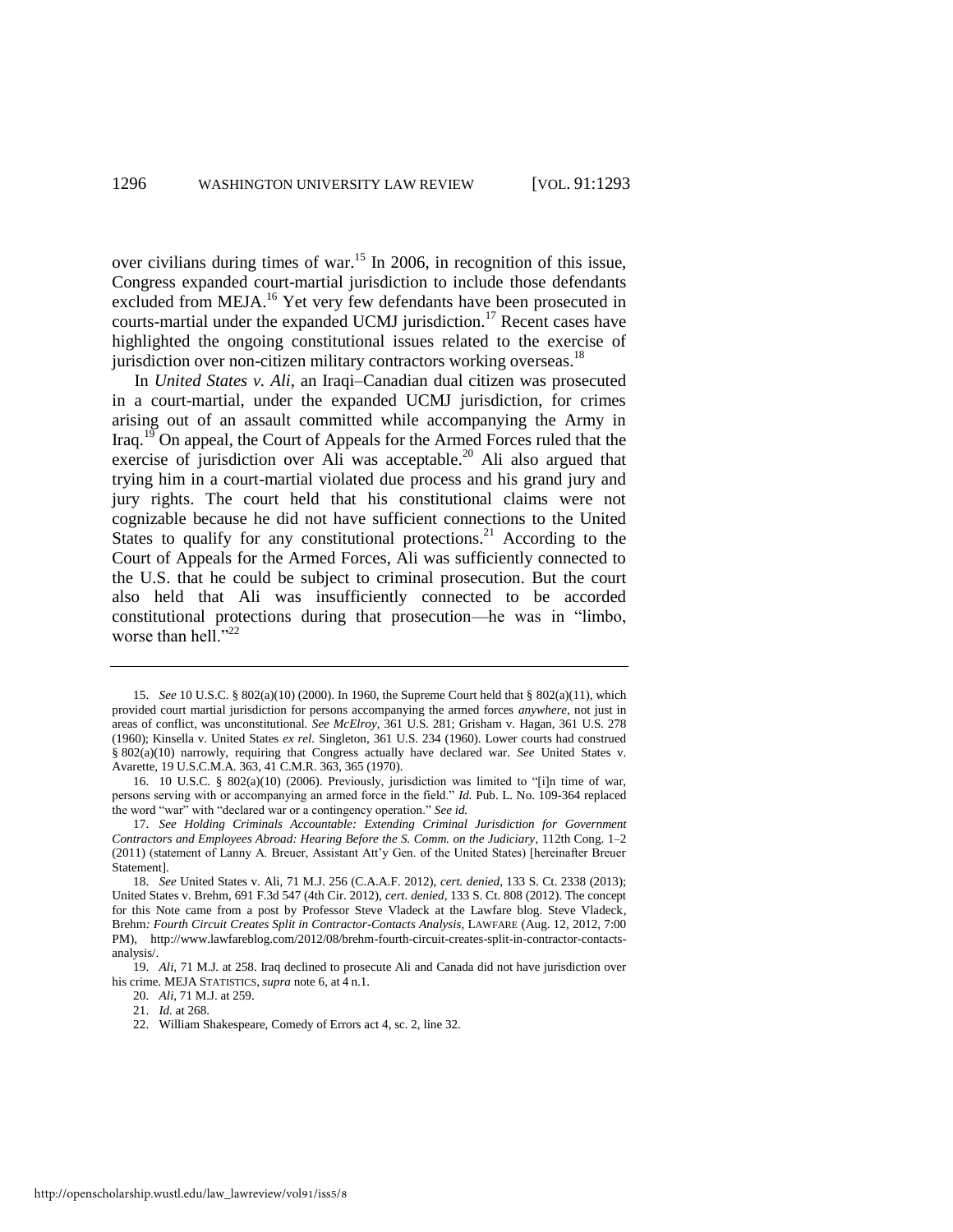*United States v. Brehm*<sup>23</sup> presented a similar, factual scenario but had a strikingly different legal outcome. There, a South African citizen was prosecuted in federal district court, under the Military Extraterritorial Jurisdiction Act, for an assault committed while accompanying the Air Force in Afghanistan.<sup>24</sup> Brehm pleaded guilty, while reserving the right to appeal the district court's refusal to dismiss for lack of personal jurisdiction. He argued that he, his victim, and his crime did not have a sufficient causal nexus to the United States and, therefore, prosecuting him violated the Fifth Amendment's Due Process Clause.<sup>25</sup> On appeal, the Fourth Circuit held that his employment created a causal nexus such that the prosecution comported with due process, to which he was (apparently) entitled.<sup>26</sup>

This Note will address whether employment by the United States, or a U.S. contractor, of "non-citizen, non-residents"<sup>527</sup> creates a sufficient connection with the United States such that the employees must be accorded constitutional protections during criminal prosecutions.<sup>28</sup> Part I

26. *Brehm*, 691 F.3d at 552–53.

27. Courts often use the phrase "non-resident aliens" to refer to persons of this status. Although it persists as a legal term of art, "alien" is widely regarded as de-humanizing. *See, e.g.*, Kevin R. Johnson, *"Aliens" and the U.S. Immigration Laws: The Social and Legal Construction of Nonpersons*, 28 U. MIAMI INTER-AM. L. REV. 263, 292 (1996) ("[L]egal terminology is important. Legal construction of the "alien" has facilitated the rationalization of severe treatment of noncitizens. . . . Although difficult choices must be made, we should make them honestly with a full realization that *persons*, not faceless, nonhuman, demon "aliens," are affected in fundamental ways."); *see also* Careen Shannon, *Stop calling people "aliens*,*"* SALON.COM (May 27, 2013, 4:00 PM), http://www.salon.com/2013/05/27/stop\_calling\_people\_aliens/. As such, and in keeping with the tenor of my argument, I instead use "non-citizen, non-residents" (or "non-citizens," where appropriate).

[T]he terminological issue is not simply a word game. Alien terminology serves important legal and social functions. Alexander Bickel perhaps said it best in the context of analyzing citizenship: "It has always been easier, it always will be easier, to think of someone as a *noncitizen* than to decide he is a *nonperson* . . . ." In Stephanie Wildman's words, "language veils the existence of systems of privilege." Lucinda Finley put it differently though with the same flavor: "[l]anguage matters. Law matters. Legal Language Matters."

Johnson, *supra*, at 270 (footnotes omitted).

28. *Ali*, 71 M.J. at 268 (holding that non-citizen contractors are not to be accorded constitutional rights); *contra Brehm*, 691 F.3d at 552. A separate question is what connection the defendant must have to the United States in order for an exercise of personal jurisdiction to be permissible. *See Brehm*,

<span id="page-5-0"></span><sup>23. 691</sup> F.3d 547.

<sup>24.</sup> *Brehm*, 691 F.3d at 549.

<sup>25.</sup> *Id.* at 549; *see also* Brief of the Appellant at 13–29, *Brehm*, 691 F.3d 547 (No. 11-4755) [hereinafter Brehm Brief]. In his brief, Brehm asserted that the court lacked jurisdiction based on either of two tests. Brehm Brief, *supra*, at 13–29. First was a "sufficient nexus" test from the Second and Ninth Circuits. *Id.* at 13 (citing United States v. Yousef, 327 F.3d 56, 111 n.45 (2d Cir. 2003)); *see also* United States v. Davis, 905 F.2d 245, 248–49 (9th Cir. 1990). The second test analogized to the minimum contacts jurisprudence from civil procedure. Brehm Brief, *supra*, at 22 (citing Asahi Metal Indus. v. Superior Court of Cal., 480 U.S. 102, 112–13, 115 (1987); World-Wide Volkswagen Corp. v. Woodson, 444 U.S. 286, 286 (1980); Int'l Shoe Co. v. Washington, 326 U.S. 310 (1945)).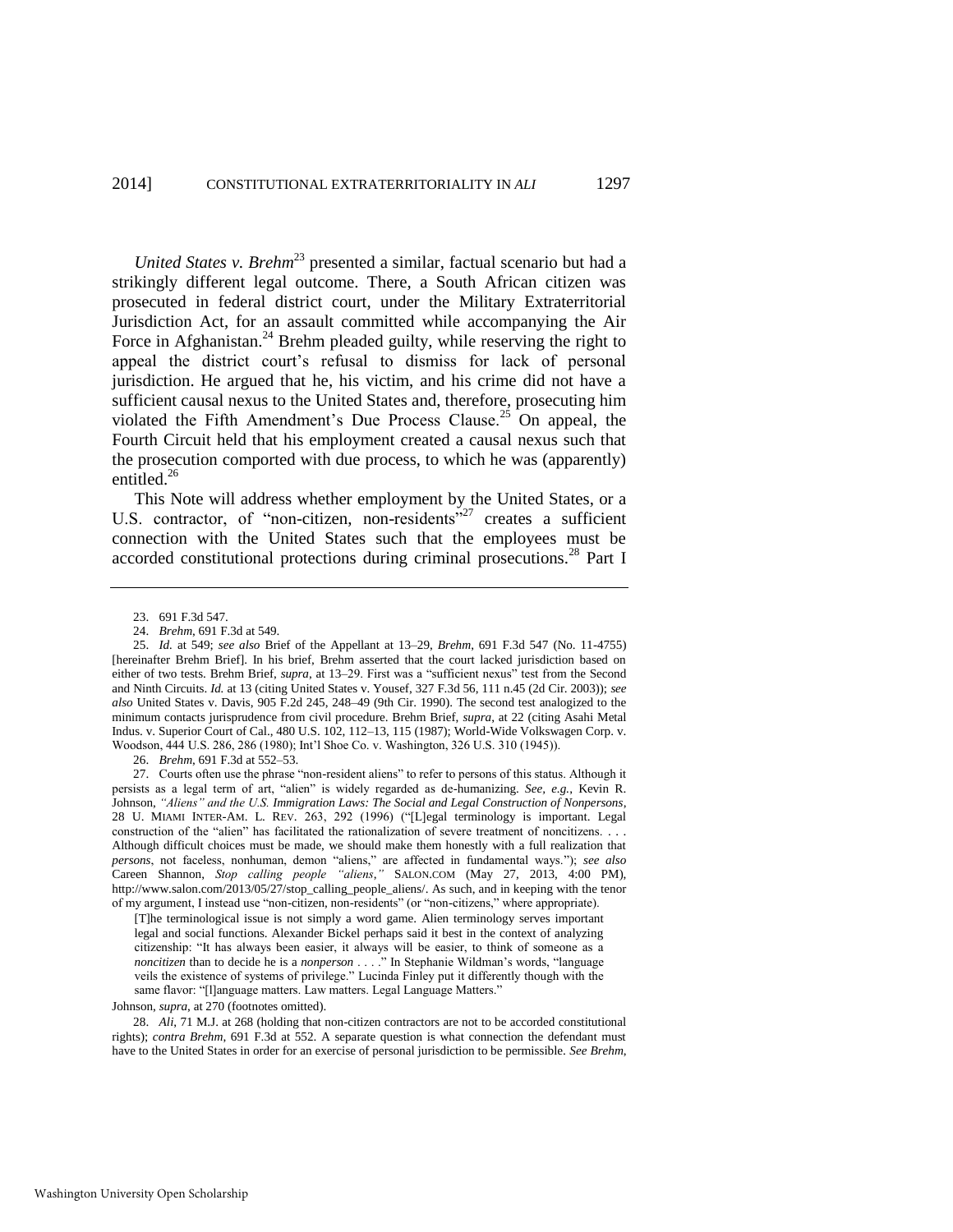of this Note will present the statutory background and give a brief history of the two main cases, *Ali* and *Brehm*. Part II will address the holding of the Court of Appeals for the Armed Forces in *Ali* in light of Supreme Court and circuit court jurisprudence, including *Brehm*. <sup>29</sup> Part III will discuss the potential effects should the majority decision in *Ali* persist or be applied beyond the narrow facts of that case, particularly examining possible applications by the other branches of government.<sup>30</sup> Part III will also discuss the possible tests for determining whether constitutional protections should extend to a particular defendant, and why a uniform rule that constitutional rights apply to any prosecution, termed here the "any-exercise rule," should be adopted.<sup>31</sup>

# I. JURISDICTION OVER MILITARY CONTRACTORS

# *A. The Military Extraterritorial Jurisdiction Act and* United States v. Brehm

Congress passed the Military Extraterritorial Jurisdiction Act of 2000 ("MEJA") "to establish Federal jurisdiction over offenses committed outside the United States by persons employed by or accompanying the Armed Forces . . . and for other purposes."<sup>32</sup> Persons subject to the Act include anyone "employed by or accompanying the Armed Forces outside the United States." The Act defines "employed by or accompanying" as "a civilian employee of the Department of Defense," a Department of Defense contractor (including a subcontractor), or as an employee of a Department of Defense contractor (including a subcontractor).<sup>33</sup> As of 2011, the Department of Justice had obtained seven convictions under

<sup>691</sup> F.3d at 552. This was the primary issue in *Brehm*, and is discussed in Lea Brilmayer & Charles Norchi, *Federal Extraterritoriality and Fifth Amendment Due Process*, 105 HARV. L. REV. 1217 (1992). This Note will also not discuss the constitutionality of the expanded UCMJ jurisdiction under § 802(a)(1). *See* Ingrid L. Price, Note, *Criminal Liability of Civilian Contractors in Iraq and Afghanistan*, 49 STAN. J. INT'L L. 491 (2013).

<sup>29.</sup> *See* Boumediene v. Bush, 553 U.S. 723 (2008); United States v. Verdugo-Urquidez, 494 U.S. 259 (1990); Reid v. Covert, 354 U.S. 1 (1957); Johnson v. Eisentrager, 339 U.S. 763 (1950).

<sup>30.</sup> *See infra* Part III.A.

<sup>31.</sup> *See infra* Part III.B.

<sup>32.</sup> Pub. L. No. 106-523, 114 Stat. 2488 (2000) (codified at 18 U.S.C. § 3261–67 (2006)).

<sup>33. 18</sup> U.S.C. § 3267. As discussed *supra* text accompanying not[e 14,](#page-3-0) MEJA does not extend to citizens or persons "ordinarily resident[s]" of the host nation. 18 U.S.C. § 3267(1)(C).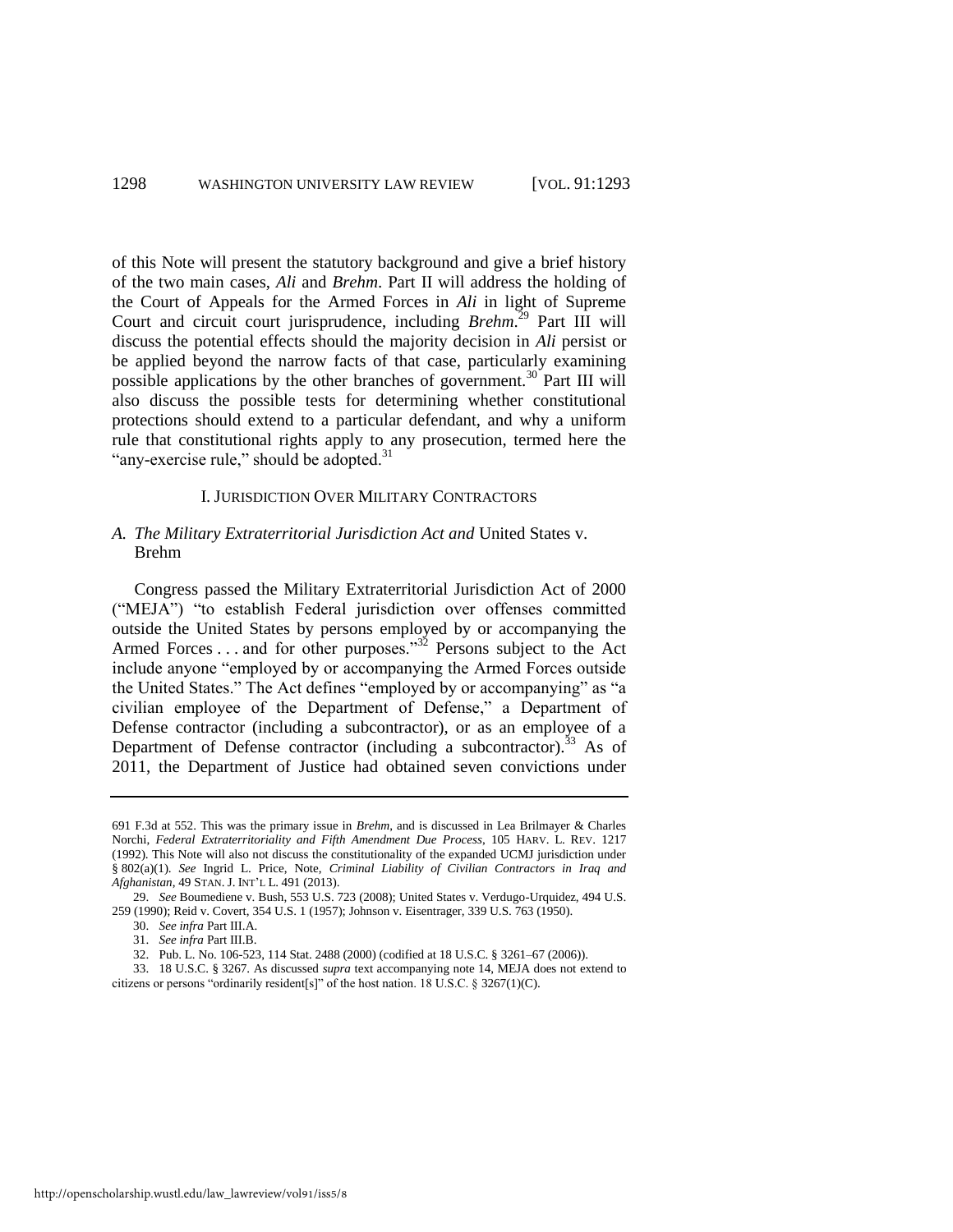MEJA.<sup>34</sup> Of these, four were contractors and three were Department of Defense employees or their dependents.<sup>35</sup>

*United States v. Brehm* was one prosecution under MEJA.<sup>36</sup> Brehm, a South African national, was employed at Kandahar Airfield ("KAF") in Afghanistan by DynCorp International LLC, a U.S. military contractor.<sup>37</sup> While working at KAF, Brehm instigated an altercation with a U.K. citizen who was employed by a U.K. contractor.<sup>38</sup> The incident ended with Brehm stabbing and seriously wounding the other contractor.<sup>39</sup> After a phone hearing by a magistrate judge, Brehm was flown to Alexandria, Virginia for prosecution.<sup> $40$ </sup> He pleaded guilty to assault resulting in serious bodily injury, reserving the right to appeal the district court's denial of his motion to dismiss for lack of jurisdiction.<sup>41</sup> On appeal, the Court of Appeals for the Fourth Circuit held that Brehm's connections to the United States were sufficient to sustain jurisdiction without violating his Fifth Amendment right to due process.<sup>42</sup>

# *B. Filling the MEJA Gap: The 2006 Expansion of Court-Martial Jurisdiction*

<span id="page-7-0"></span>Like Brehm, most civilian contractors are covered by MEJA.<sup>43</sup> But MEJA does not cover contractors who are citizens or ordinarily residents of the country in which the operation is occurring.<sup>44</sup> To fill this gap, Congress amended the Uniform Code of Military Justice ("UCMJ") in 2006 to expand court-martial jurisdiction over persons "serving with or accompanying an armed force in the field" to include contingency operations in addition to wartime.<sup>45</sup> There are numerous procedural

- 36. United States v. Brehm, No. 1:11-CR-11, 2011 WL 1226088 (E.D. Va. Mar. 30, 2011).
- 37. United States v. Brehm, 691 F.3d 547, 549 (4th Cir. 2012).

<span id="page-7-1"></span><sup>34.</sup> Breuer Statement, *supra* note [17,](#page-4-0) at 2–4. Since 2000, attempts have been made to expand MEJA jurisdiction to contractors working with civilian branches of government. *See* S. Rep. 112-193, at 191 (2012). The most recent attempt, the Civilian Extraterritorial Jurisdiction Act, died in committee. *See* Civilian Extraterritorial Jurisdiction Act (CEJA) of 2011, S. 1145, 112th Cong. (2011), *available at* beta.congress.gov/112/bills/s1145/BILLS-112s1145is.pdf.

<sup>35.</sup> Breuer Statement, *supra* not[e 17,](#page-4-0) at 2–4.

<sup>38.</sup> *Id.*

<sup>39.</sup> *Id.*

<sup>40.</sup> *Id.*

<sup>41.</sup> *Id.* at 550.

<sup>42.</sup> *Id.* at 552.

<sup>43.</sup> *See* 18 U.S.C. § 3267 (2006).

<sup>44. 18</sup> U.S.C. § 3267(2)(C).

<sup>45.</sup> John Warner National Defense Authorization Act for Fiscal Year 2007, Pub. L. No. 109-364, § 552, 120 Stat. 2083 (codified at 10 U.S.C. § 802(a)(10) (2012)).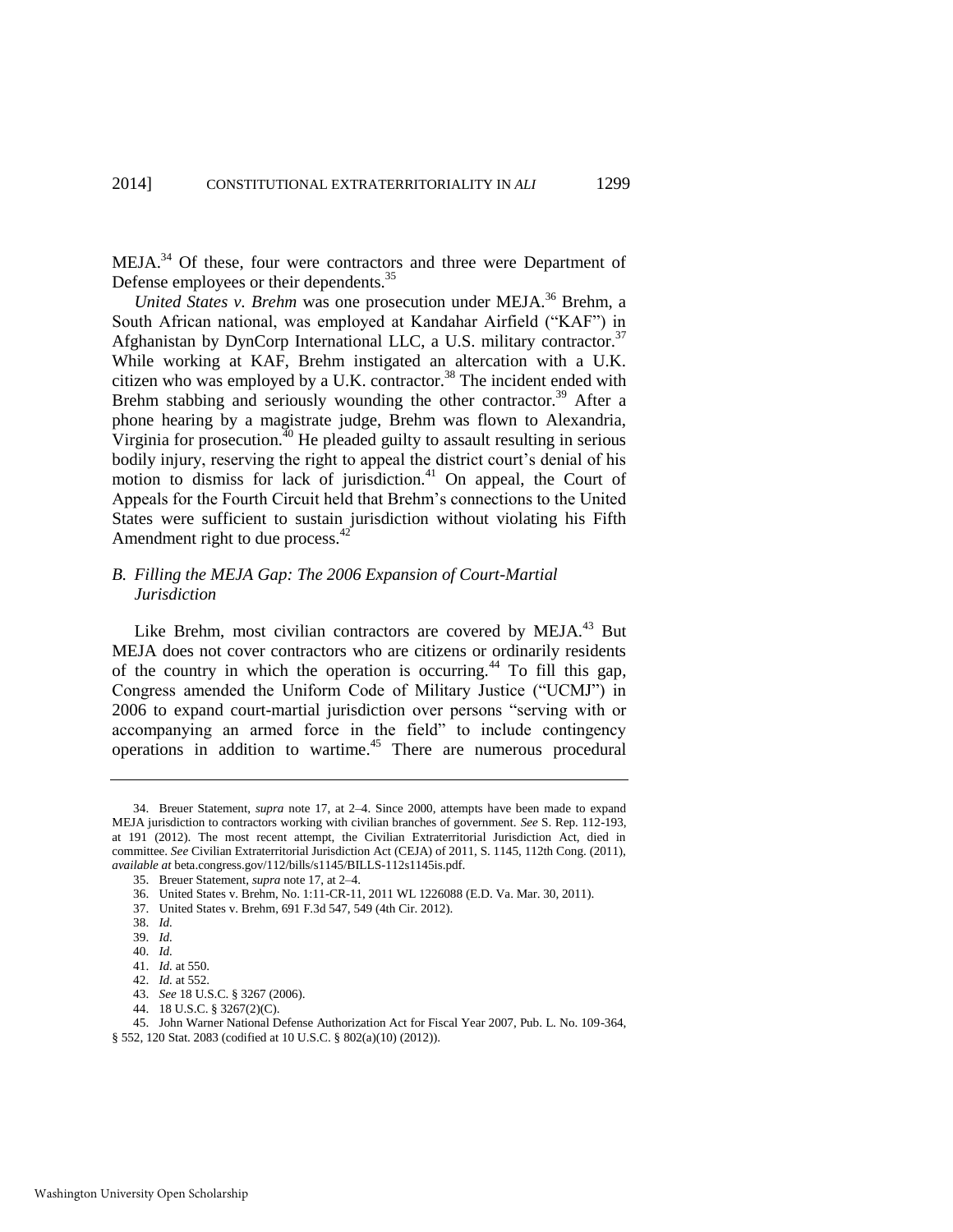<span id="page-8-0"></span>differences between courts-martial and civilian criminal trials.<sup>46</sup> "A courtmartial accused has no Fifth Amendment grand jury right, no Sixth Amendment jury right, no right to a jury of at least six members, and no right to a unanimous guilty verdict." $4^7$  Accused in courts-martial also have no automatic right to appeal, except in limited circumstances.<sup>48</sup>

<span id="page-8-1"></span>*Ali* was the first, and apparently only, prosecution under the expanded UCMJ jurisdiction.<sup>49</sup> The underlying facts are strikingly similar to *Brehm*, but there are two important distinctions. First, *Ali* was a citizen of Canada and Iraq, and was working as a translator in Iraq.<sup>50</sup> As such, he was working in one of his home countries.<sup>51</sup> Second, Ali was prosecuted in a court-martial under the expanded UCMJ jurisdiction.<sup>52</sup> During his defense, Ali raised constitutional defenses, including jurisdictional and procedural defenses.<sup>53</sup> The Court of Appeals for the Armed Forces held that Ali's connections to the United States were insufficient to entitle him to constitutional protections.<sup>54</sup>

48. *Id.* at 752.

49. The Department of Defense Report on MEJA prosecutions noted that *Ali* was the sole prosecution under the expanded § 802(a)(10). *See* MEJA STATISTICS, *supra* not[e 6,](#page-2-2) at 4. Additionally, searches for other cases citing to 10 U.S.C. § 802(a)(10) on WestlawNext™, LexisNexis®, and BloombergLaw™ have yielded no other § 802(a)(10) prosecutions.

50. United States v. Ali, 71 M.J. 256, 259 (C.A.A.F. 2012). The procedural posture of *Ali* may seem odd to those unfamiliar with courts-martial. Because there is no automatic right of appeal for most prosecutions, appeals to the courts of criminal appeals for each branch must be forwarded by the Judge Advocate General for the respective branch. *See* United States v. Ali, 70 M.J. 514, 515 (A. Ct. Crim. App. 2011). Before the record from Ali's trial was forwarded to the Judge Advocate General, he filed petitions for extraordinary relief in the Army Court of Criminal Appeals and Court of Appeals for the Armed Forces, both of which were denied. *Id.*

51. *Ali*, 71 M.J. at 259; *see also* 18 U.S.C. § 3267(2)(C) (2006). As was noted above, Ali's nationality meant that he could not be prosecuted under MEJA. *See supra* text accompanying notes [43](#page-7-0)[–45.](#page-7-1) 

52. *Ali*, 71 M.J. at 260.

53. *Id.* at 260–61. Specifically, Ali claimed that prosecution violated his Article III and Sixth Amendment jury trial rights, and that the court-martial could not have had jurisdiction under the Fifth Amendment's due process clause. *Id.*

54. Specifically, the court noted:

Neither Ali's brief predeployment training at Fort Benning, Georgia, nor his employment with a United States corporation outside the United States constitutes a "substantial connection" with the United States . . . . Ultimately, we are unwilling to extend constitutional protections granted by the Fifth and Sixth Amendments to a noncitizen who is neither present within the sovereign territory of the United States nor has established any substantial connections to the United States.

*Id.* at 268 (citations omitted).

<sup>46.</sup> *See* John F. O'Connor, *Contractors and Courts-Martial*, 77 TENN. L. REV. 751, 751–52 (2010) (discussing the limited procedural protections in courts-martial).

<sup>47.</sup> *Id.* (citing U.S. CONST. amend. V; *Ex parte* Milligan, 71 U.S. (4 Wall) 2, 123 (1866); Ballew v. Georgia, 435 U.S. 223, 245 (1978); Richardson v. United States, 526 U.S. 813, 817 (1999)).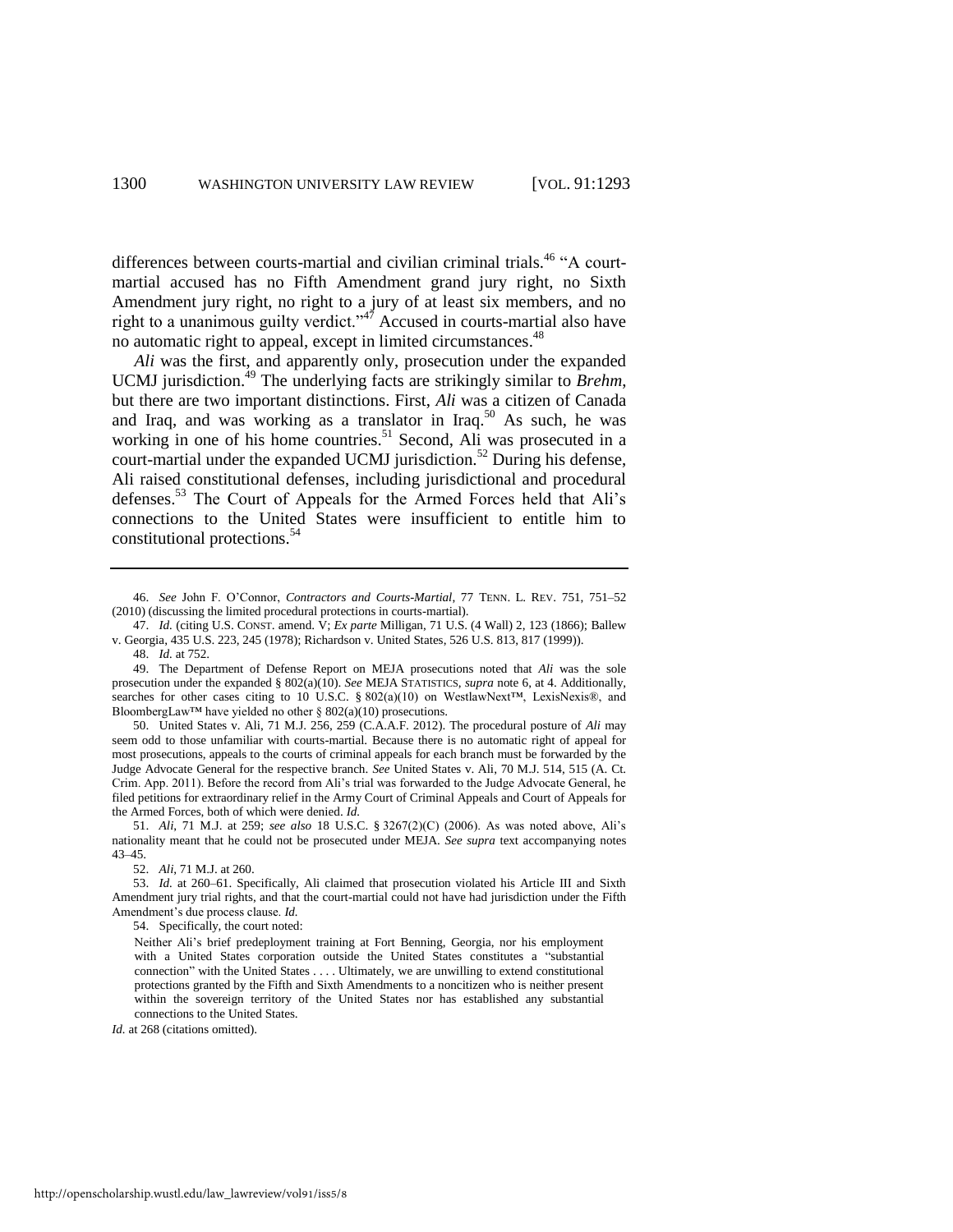<span id="page-9-0"></span>Finally, the Court determined that "[w]hatever rights [Ali] had were met through the court-martial process."<sup>55</sup> While that may be true, it does not address the underlying concern with the holding—that Ali's connections with the U.S. were too attenuated for him to be accorded protections under the Fifth and Sixth Amendments.<sup>56</sup> Were *Ali* to go uncorrected, it would be possible for Congress, or even the President acting alone, to create an alternative structure, or simply prosecute noncitizen, non-residents without due process of law.<sup>57</sup>

*Ali* and *Brehm* present nearly identical factual scenarios. In each, a non-citizen contractor with no connection to the United States other than employment by a defense contractor was charged for assaulting a fellow non-citizen.<sup>58</sup> The two appellate courts that considered the cases came to opposite conclusions regarding the significance of the defendants' connections with the United States. While agreeing that the defendants' conduct was sufficiently connected to the United States for prosecution, they disagreed as to whether those connections entitled the defendants to constitutional protections.<sup>59</sup> This is a significant circuit split. The potential ramifications are wide-ranging and encompass military law, criminal law, and, potentially, civil law.

#### <span id="page-9-1"></span>II. IS *ALI* JUSTIFIED?

#### *A. The Jurisprudential Backdrop*

#### *1. Extraterritoriality up to* Boumediene v. Bush

Supreme Court jurisprudence around the question of whether, and what, constitutional protections should be accorded to defendants for

<sup>55.</sup> *Id.* at 268. It is indeed possible that, under the circumstances, Ali was accorded sufficient constitutional protections. But the CAAF's determination that he was not deserving of *any* is seriously troubling. *See* Lawfare Staff & Steve Vladeck, *Analysis of* U.S. v. Ali*: A Flawed Majority, Conflicting Concurrences, and the Future of Military Jurisdiction*, LAWFARE (July 19, 2012, 8:09 PM), http://www.lawfareblog.com/2012/07/analysis-of-caaf-decision-in-ali/. For an argument that the expanded UCMJ jurisdiction is unconstitutional, see O'Connor, *supra* not[e 46.](#page-8-0)

<sup>56.</sup> *See Ali*, 71 M.J. at 269.

<sup>57.</sup> *See* discussion *infra* Part III (addressing potential ramifications of *Ali* outside of the military contractor context).

<sup>58.</sup> If anything, Ali was more connected to the U.S.—unlike Brehm, he had been to the U.S. before becoming employed. *Compare Ali*, 71 M.J. at 259 *with* United States v. Brehm, 691 F.3d 547, 549 (4th Cir. 2012).

<sup>59.</sup> It could be contended that there was no need to perform an extraterritoriality analysis in *Brehm* once he was brought into the U.S. But if that were the only line, the government could avoid the application of due process rights by keeping similar defendants outside of the U.S. At that point, the executive branch would have the power to decide whether and when the Constitution applies—a proposition that is impossible to uphold.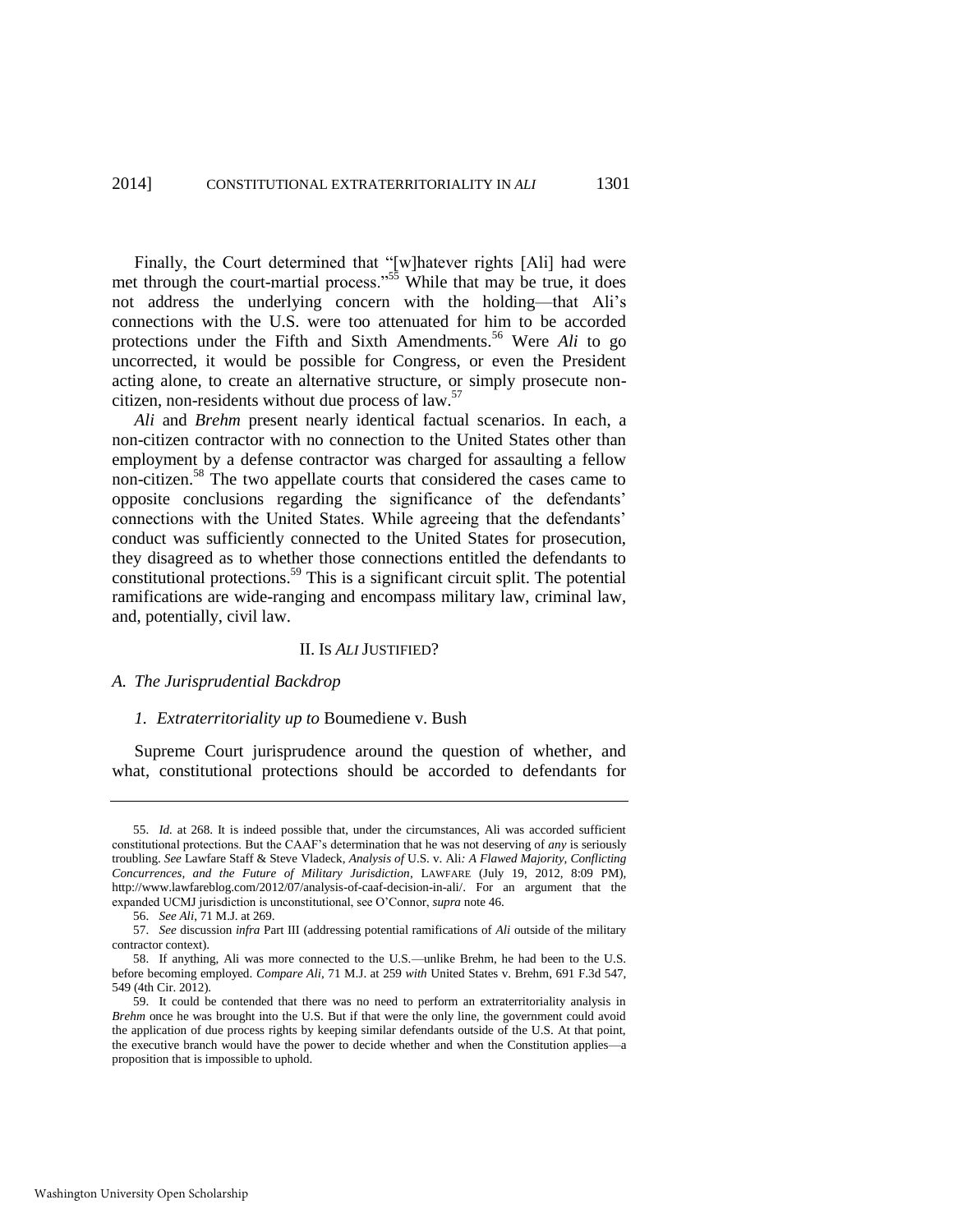crimes committed extraterritorially extends back to the Nineteenth Century.<sup>60</sup> *In re Ross* concerned an appeal from a petition for a writ of habeas corpus.<sup>61</sup> Ross, a British citizen, was a sailor on an American ship and killed a fellow sailor while in Yokohama Harbor. The American consul in Japan constituted a tribunal, which sentenced Ross to death. President Hayes commuted his sentence to life imprisonment.<sup>62</sup> Ross claimed that the consular tribunal deprived him of his right to a jury trial.<sup>63</sup> The Court held that "[t]he Constitution can have no operation in another country."<sup>64</sup>

While *Ross* dealt with constitutional extraterritoriality, it had no bearing on non-citizens residing in the United States. In *Wong Wing v. United States*, <sup>65</sup> the Court held that "even aliens shall not be held to answer for a capital or other infamous crime, unless on a presentment or indictment of a grand jury, nor be deprived of life, liberty or property without due process of law."<sup>66</sup> The Court rested its decision on the fact that the defendants, Chinese nationals, were "within the territorial jurisdiction" of the United States.<sup>67</sup> *Wong Wing* was a departure from earlier cases in which the Court had declined to grant due process protections to defendants in immigration exclusion proceedings.<sup>68</sup>

Professors Brilmeyer and Norchi argue, however, that:

[E]xtraterritoriality presents a stronger case for Fifth Amendment scrutiny [than deportation]. The relevant position is found in *Perez v. Brownell*: "The restrictions confining Congress in the exercise of any of the powers expressly delegated to it in the Constitution apply with equal vigor when that body seeks to regulate our relations with other nations."<sup>69</sup>

65. 163 U.S. 228 (1896). *Wong Wing* is not properly termed a constitutional extraterritoriality case. It does, however, bear on the issues presented in *Ali* and *Brehm*.

<sup>60.</sup> *See, e.g.*, *In re* Ross, 140 U.S. 453 (1891).

<sup>61.</sup> *Id.* at 454.

<sup>62.</sup> *Id.* at 454–55.

<sup>63.</sup> *See id.* at 464.

<sup>64.</sup> *Id.*

<sup>66.</sup> *Id.* at 238.

<sup>67.</sup> *Id.*

<sup>68.</sup> *See, e.g.*, Fong Yue Ting v. United States, 149 U.S. 698, 730 (1893) ("The [deportation] proceeding before a United States judge . . . is in no proper sense a trial and sentence for a crime or offence. It is simply the ascertainment, by appropriate and lawful means, of the fact whether the conditions exist upon which Congress has enacted that an alien of this class may remain within the country."), *overruling recognized by* Kim Ho Ma v. Ashcroft, 257 F.3d 1095 (9th Cir. 2001).

<sup>69.</sup> Brilmayer & Norchi, *supra* note [28,](#page-5-0) at 1239 (quoting Perez v. Brownell, 356 U.S. 44, 58 (1958), *overruled in part by* Afroyim v. Rusk, 387 U.S. 253 (1967)). The authors also note that the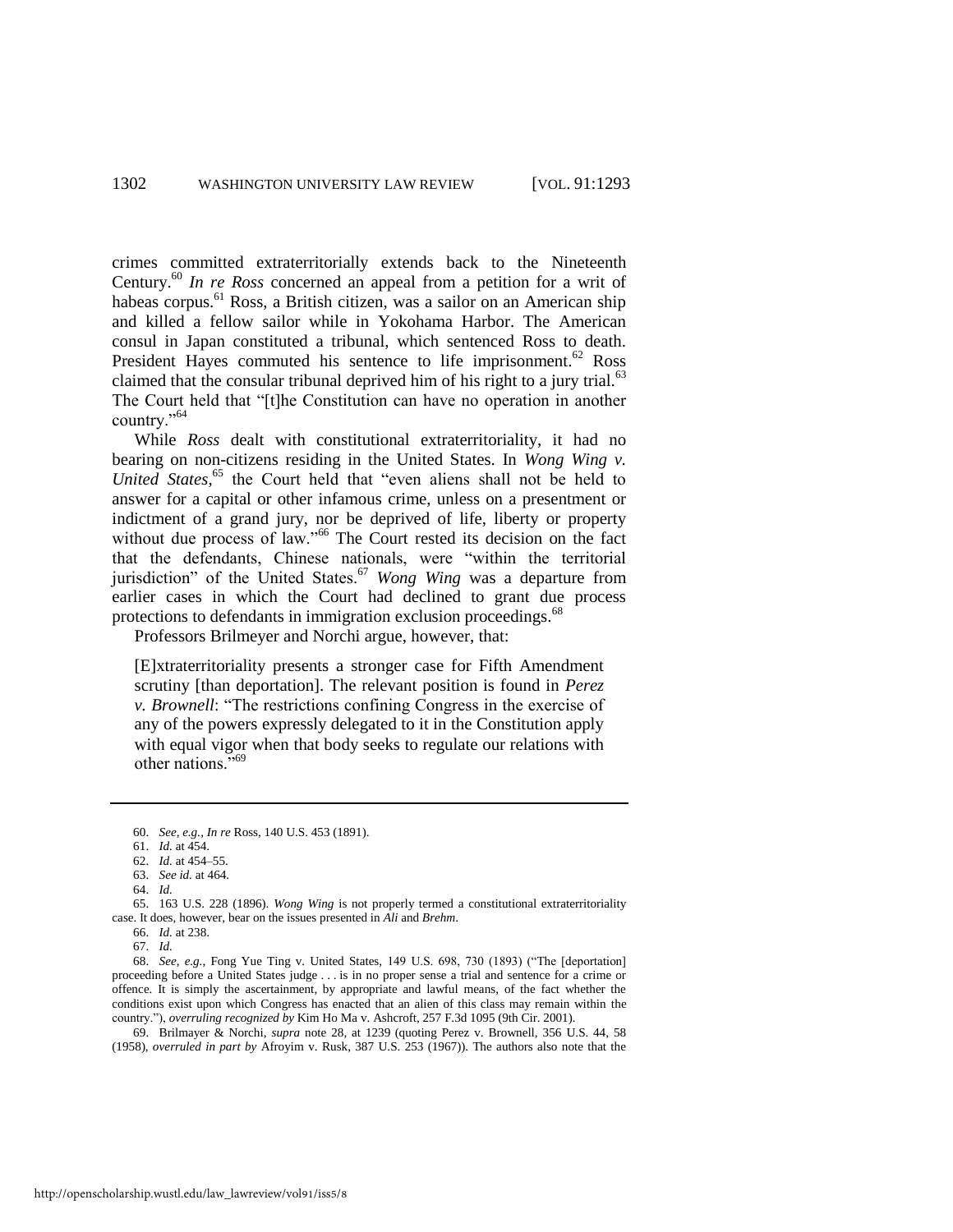The Court's extraterritoriality jurisprudence during the Twentieth Century moved beyond historical concepts of territoriality when deciding constitutional issues as applied to non-citizen, non-residents.<sup>70</sup>

The modern jurisprudence stems primarily from *Johnson v. Eisentrager*. <sup>71</sup> In *Johnson*, a group of German nationals imprisoned in West Germany filed petitions for writs of habeas corpus in the U.S. District Court for the District of Columbia.<sup>72</sup> The petitioners had been prosecuted in a military tribunal after World War II for war crimes committed in China during the war.<sup>73</sup> In their petition, they "claimed that their trial, conviction and imprisonment violate Articles I and III of the Constitution, and the Fifth Amendment . . . and other provisions of the Constitution . . . and provisions of the Geneva Convention governing treatment of prisoners of war."<sup>74</sup>

The Court began its opinion by discussing the different historical treatments of non-citizens.<sup>75</sup> Noting the customary international law norms of citizenship, the Court stated, "even by the most magnanimous view, our law does not abolish inherent distinctions recognized throughout the civilized world between citizens and aliens, nor between aliens of friendly and of enemy allegiance."<sup>76</sup> The Court continued by discussing how a noncitizen gains constitutional rights, drawing a direct link between the rights accorded and the individual's "identity with our society."<sup>77</sup>

Ultimately, the Court determined that any "extraterritorial application of organic law would have been so significant an innovation in the practice of governments that, if intended or apprehended, it could scarcely have failed to excite contemporary comment.<sup> $5\frac{7}{8}$ </sup> Although the Court rested the holding on the grounds that the prisoners were not entitled to constitutional protections, it later addressed the ancillary claims that the tribunal lacked jurisdiction.<sup>79</sup> Importantly, the military tribunal in question had jurisdiction and was competent to hear the prosecutions.<sup>80</sup>

80. *Id.* at 789–90. Three justices in *Johnson* dissented, asserting that "the judicial rather than the executive branch of government is vested with final authority to determine the legality of

Restatement (Third) of Foreign Relations Law § 721 (1987) "takes a firm position that the Bill of Rights applies to exercises of the foreign affairs power." *Id.* at 1239 n.112.

<sup>70.</sup> *See, e.g.*, Boumediene v. Bush, 553 U.S. 723 (2008).

<sup>71. 339</sup> U.S. 763 (1950).

<sup>72.</sup> *Id.* at 765.

<sup>73.</sup> *Id.* at 766.

<sup>74.</sup> *Id.* at 767.

<sup>75.</sup> *Id.* at 768–69.

<sup>76.</sup> *Id.* at 769.

<sup>77.</sup> *Id.* at 770.

<sup>78.</sup> *Id.* at 784.

<sup>79.</sup> *Id.* at 785–91.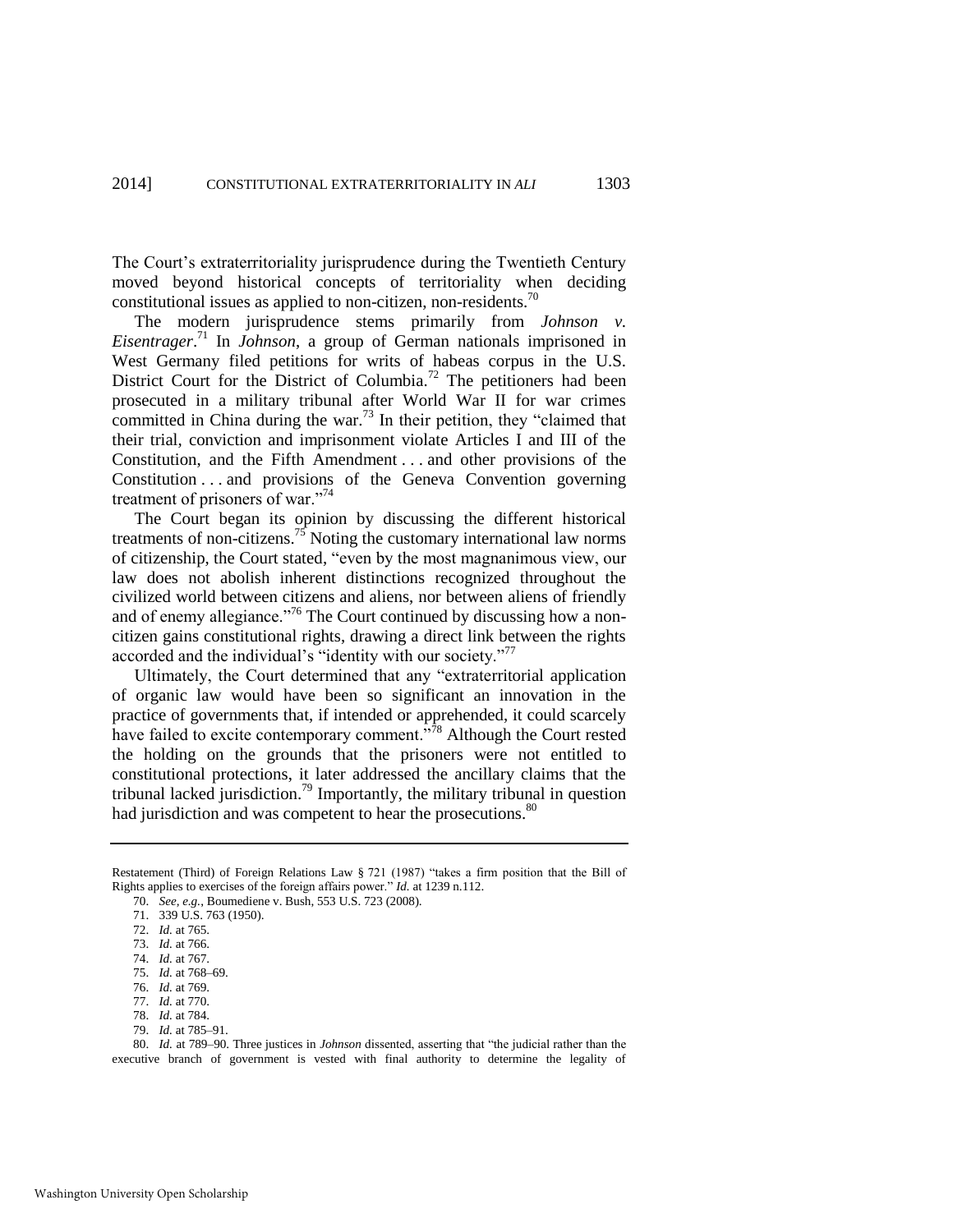Seven years later, the Court decided companion cases on whether civilian dependents accompanying armed forces overseas could be subject to court-martial jurisdiction.<sup>81</sup> Both of the dependents there were wives of members of the armed forces.<sup>82</sup> Each woman had allegedly killed her husband and was subsequently charged, tried, and convicted by a courtmartial.<sup>83</sup> At the outset, the Court stated, "[t]he United States is entirely a creature of the Constitution. Its power and authority have no other source. It can only act in accordance with all the limitations imposed by the Constitution."<sup>84</sup> The Court held that prosecuting the defendants in courtsmartial violated their Article III and Sixth Amendment jury trial rights, and their Fifth Amendment grand jury rights.<sup>85</sup>

The Court also determined in *Reid* that the "make rules" clause of Article I, sec. 8 "does not extend to civilians—even though they may be dependents living with servicemen on a military base."<sup>86</sup> At the same time, the Court recognized "that there might be circumstances where a person could be 'in' the armed services for purposes of Clause 14 even though he had not formally been inducted into the military or did not wear a uniform."<sup>87</sup>

82. *Reid*, 354 U.S. at 4–5.

84. *Id.* at 5–6 (footnote omitted).

85. *Id.* at 10, 41. See *supra* note[s 46](#page-8-0)[–48](#page-8-1) and accompanying text for a discussion of the rights that are unavailable in courts-martial.

86. *Reid*, 354 U.S. at 19 (plurality opinion.).

imprisonment for crime." *Id.* at 791 (Black, J., dissenting). For further discussion of the dissent's reasoning, see *infra* Part III.B.

<sup>81.</sup> *See* Reid v. Covert, 354 U.S. 1 (1957) (plurality opinion). The cases were initially decided separately during October Term 1955. *Id.* at 1; *see also* Reid v. Covert, 351 U.S. 487 (1956); Kinsella v. Krueger, 351 U.S. 470 (1956). On petition for rehearing, the Court reversed the previous decisions. *Reid*, 354 U.S. at 5. During October Term 1955, the Court also decided United States *ex rel.* Toth v. Quarles, 350 U.S. 11 (1955). There, the Court determined that a provision in the 1950 UCMJ permitting court-martial jurisdiction over ex-service members was unconstitutional. *Id.* at 23. "For given its natural meaning, the power granted Congress 'To make Rules' to regulate 'the land and naval Forces' would seem to restrict court-martial jurisdiction to persons who are actually members or part of the armed forces." *Id.* at 15.

<sup>83.</sup> *Id.*

<sup>87.</sup> *Id.* at 23. The Court also decided three court-martial cases in 1960. *See* McElroy v. United States *ex rel.* Guagliardo, 361 U.S. 281 (1960); Grisham v. Hagan, 361 U.S. 278 (1960); Kinsella v. United States *ex rel.* Singleton, 361 U.S. 234 (1960). In *Kinsella*, the Court extended the holding in *Reid* to encompass non-capital crimes committed by civilian dependents of members of the armed forces. 361 U.S. at 249. In so doing, the Court rejected arguments by the government that not permitting court-martial jurisdiction over civilian dependents would have an adverse impact on discipline because of the small number of cases that had been filed. *Kinsella*, 361 U.S. at 243–44. In *Grisham* and *McElroy*, the Court considered exercises of court-martial jurisdiction over civilian employees of the armed forces. *Grisham*, 361 U.S. at 280 (holding that capital cases against civilian employees are controlled by *Reid*); *McElroy*, 361 U.S. at 284 (holding that civilian employees could not constitutionally be prosecuted in courts-martial under 10 U.S.C. § 802(a)(11)).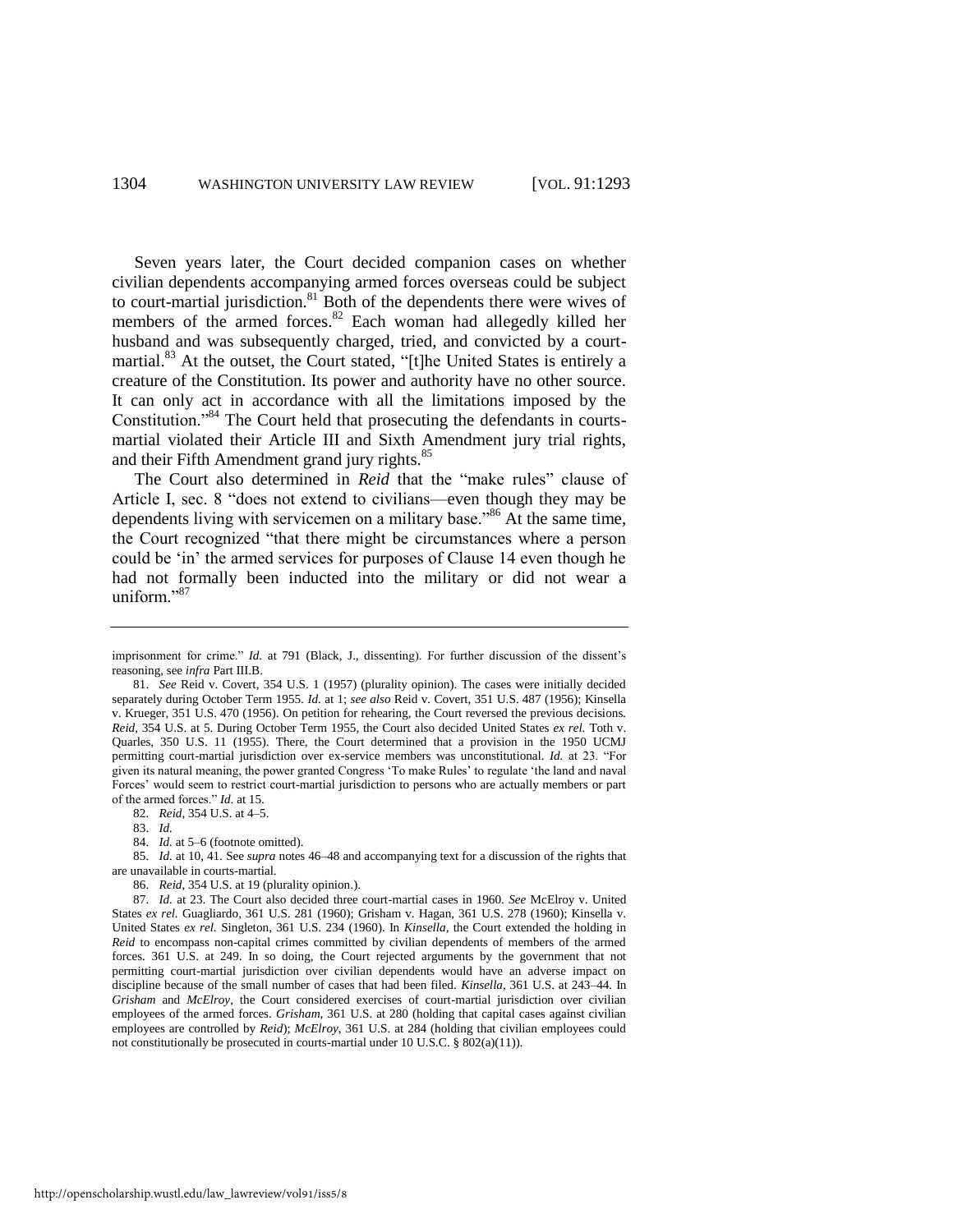The next major case in which issues of constitutional extraterritoriality were raised was *United States v. Verdugo-Urquidez*. <sup>88</sup> Verdugo-Urquidez, a Mexican citizen, was suspected of involvement in the drug trade between Mexico and the United States.<sup>89</sup> After his arrest in Mexico by Mexican police officers, he was transported to the U.S. border, where he was arrested by the Drug Enforcement Agency, which had previously obtained a warrant for his arrest.<sup>90</sup> After his arrest, his residences in Mexico were searched by DEA agents, who were looking for evidence that would link Verdugo-Urquidez to drug trafficking.<sup>91</sup>

The Defendant challenged the search of his home on Fourth Amendment grounds, claiming that it was an unlawful search or seizure because the government had not obtained a warrant prior to the search. $92$ On certiorari to the Ninth Circuit, which had drawn heavily on *Reid v. Covert* and held that the Fourth Amendment protected Verdugo-Urquidez, the Supreme Court reversed and held that the Fourth Amendment has no extraterritorial application for non-citizens.<sup>93</sup> The Court first distinguished *Reid*, based on textual differences between the clauses at issue there and the Fourth Amendment search and seizure clause, at issue in *Verdugo-Urquidez*. <sup>94</sup> The Court also relied on *Eisentrager*, stating that there, the "rejection of extraterritorial application of the Fifth Amendment was emphatic."<sup>95</sup>

Constitutional extraterritoriality re-emerged as an important legal issue during the "War on Terror," most recently in *Boumediene* v. Bush.<sup>96</sup>

94. *Id.* at 264–67.

96. 553 U.S. 723 (2008).

<sup>88. 494</sup> U.S. 259 (1990).

<sup>89.</sup> *Id.* at 262.

<sup>90.</sup> *Id.*

<sup>91.</sup> *Id.*

<sup>92.</sup> *Id.* at 263. The District Court suppressed the evidence seized during the searches, finding that the Fourth Amendment was in force and that the failure to procure a warrant violated the defendant's rights. *Id.*

<sup>93.</sup> *Id.* at 263–64. The Ninth Circuit recognized that a warrant would have no practical effect in Mexico, but found that it "would have 'substantial constitutional value in this country,' because it would reflect a magistrate's determination that there existed probable cause to search and would define the scope of the search." *Id.* (quoting United States v. Verdugo-Urquidez, 856 F.2d 1214, 1230 (9th Cir. 1988)).

<sup>95.</sup> *Id.* at 269. Thus, *Verdugo-Urquidez* created something of an anomaly in the constitutional extraterritoriality jurisprudence. Namely, that actions taken by the United States overseas are bound by the confines of the Constitution only when those acts affect United States citizens. *Id.* This is anomalous particularly because of the Plurality's statement in *Reid* that "[t]he United States is entirely a creature of the Constitution. Its power and authority have no other source. It can only act in accordance with all the limitations imposed by the Constitution." Reid v. Covert, 354 U.S. 1, 5–6 (1957) (plurality opinion) (footnotes omitted).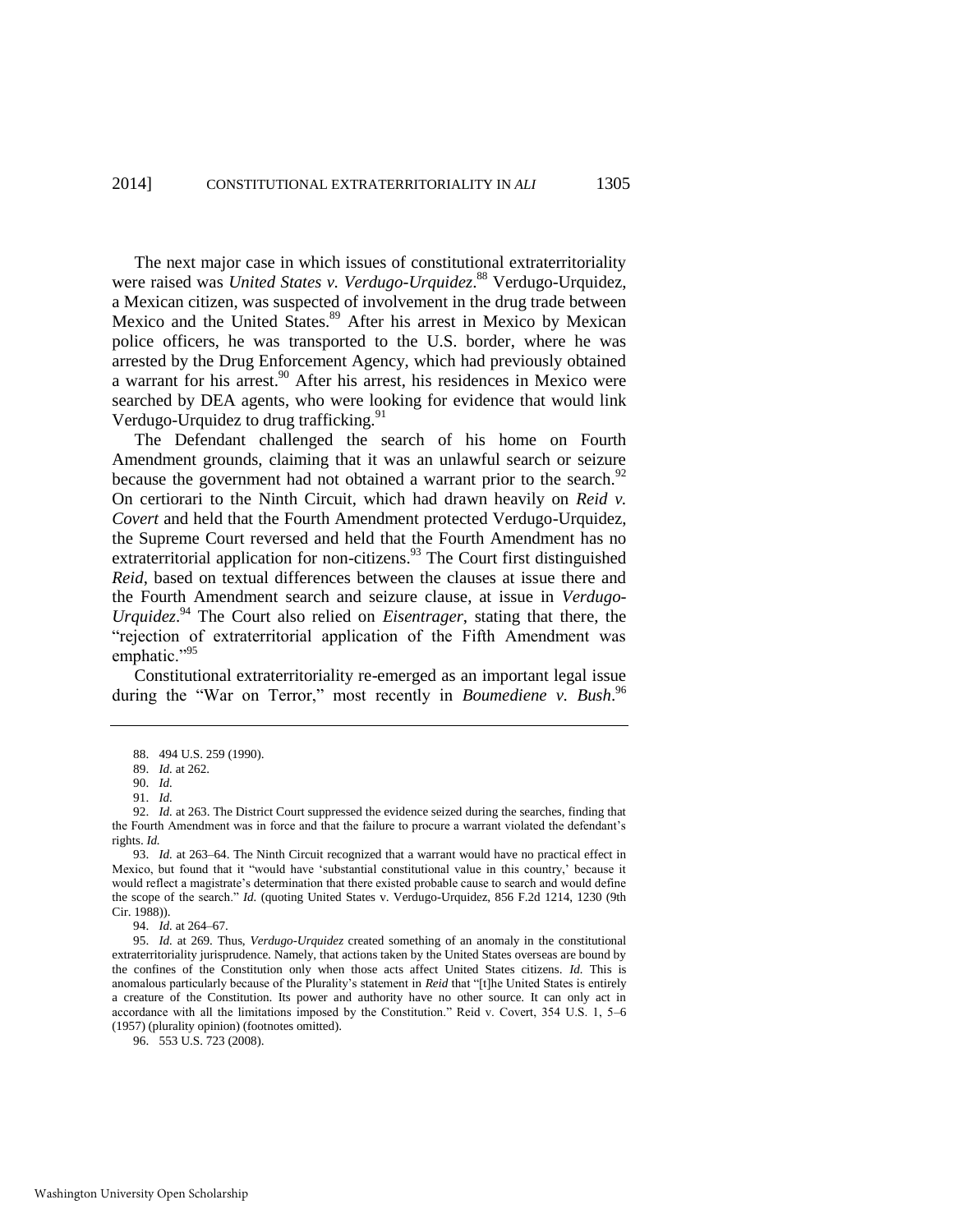*Boumediene* involved terrorism detainees held at the U.S. Naval Station at Guantanamo Bay, Cuba. $97$  The group of non-citizen detainees filed petitions for writs of habeas corpus, which were denied because Congress had suspended the writ in the Military Commissions Act of 2006  $("MCA")$ .<sup>98</sup> In addition to the suspension, Congress had created an alternative structure under the Detainee Treatment Act of 2005 ("DTA").<sup>99</sup>

The Court determined that the suspension of the writ in the MCA was unconstitutional because the alternatives provided for in the DTA were insufficient.<sup>100</sup> After a significant discussion of the purpose and policy behind the writ and its inclusion in the constitution, the Court addressed the extraterritoriality question.<sup>101</sup> The crux of the government's argument was that the writ could not be applied at Guantanamo Bay because historically it "ran only to territories over which the Crown was sovereign."<sup>102</sup> The Court disagreed with this interpretation, however, stating, "[t]he Court has discussed the issue of the Constitution's extraterritorial application on many occasions. These decisions undermine the Government's argument that, at least as applied to noncitizens, the Constitution necessarily stops where *de jure* sovereignty ends."<sup>103</sup> The

99. *Boumediene*, 553 U.S. at 735.

100. *Id.* at 771–92. The DTA only allowed the Court of Appeals to

assess whether the [Combatant Status Review Tribunal] complied with the "standards and procedures specified by the Secretary of Defense" and whether those standards and procedures are lawful. . . . In passing the DTA Congress did not intend to create a process that differs from traditional habeas corpus process in name only. It intended to create a more limited procedure.

101. *Id.* at 753–71. The two prevailing considerations in the history section were that the protection for the privilege of habeas corpus was one of the few safeguards of liberty specified in a Constitution that, at the outset, had no Bill of Rights" and that "settled precedents or legal commentaries in 1789 regarding the extraterritorial scope of the writ . . . [were] instructive for the present cases.

*Id.* at 739.

102. *Id.* at 746.

103. *Id.* at 755. The D.C. Circuit has held that the *Boumediene* holding is limited to Suspension Clause claims. *See, e.g.*, Ali v. Rumsfeld (*Ali II*), 649 F.3d 762 (D.C. Cir. 2011). *But see* United States v. Davis, 905 F.2d 245 (9th Cir. 1990) (holding that there must be a "sufficient nexus" between the defendant and the United States in order for extraterritorial application of a criminal statute to be constitutional). Additionally, it seems anomalous to hold that a writ of habeas corpus is available, but

<sup>97.</sup> *Id.* at 732.

<sup>98.</sup> *Id.* at 732–33. The opinion did not specify the detainees' countries of citizenship. *See id.* The Court did note, however, that they were apprehended in Afghanistan, Bosnia, and The Gambia, among other countries. *Id.* at 734. The Military Commissions Act stated, in relevant part, that: "No court, justice, or judge shall have jurisdiction to hear or consider an application for a writ of habeas corpus filed by or on behalf of an alien detained by the United States who has been determined by the United States to have been properly detained as an enemy combatant or is awaiting such determination." 28 U.S.C. § 2241(e)(1) (2008), *invalidated by* Boumediene v. Bush, 553 U.S. 723.

*Id.* at 777–78 (citation omitted).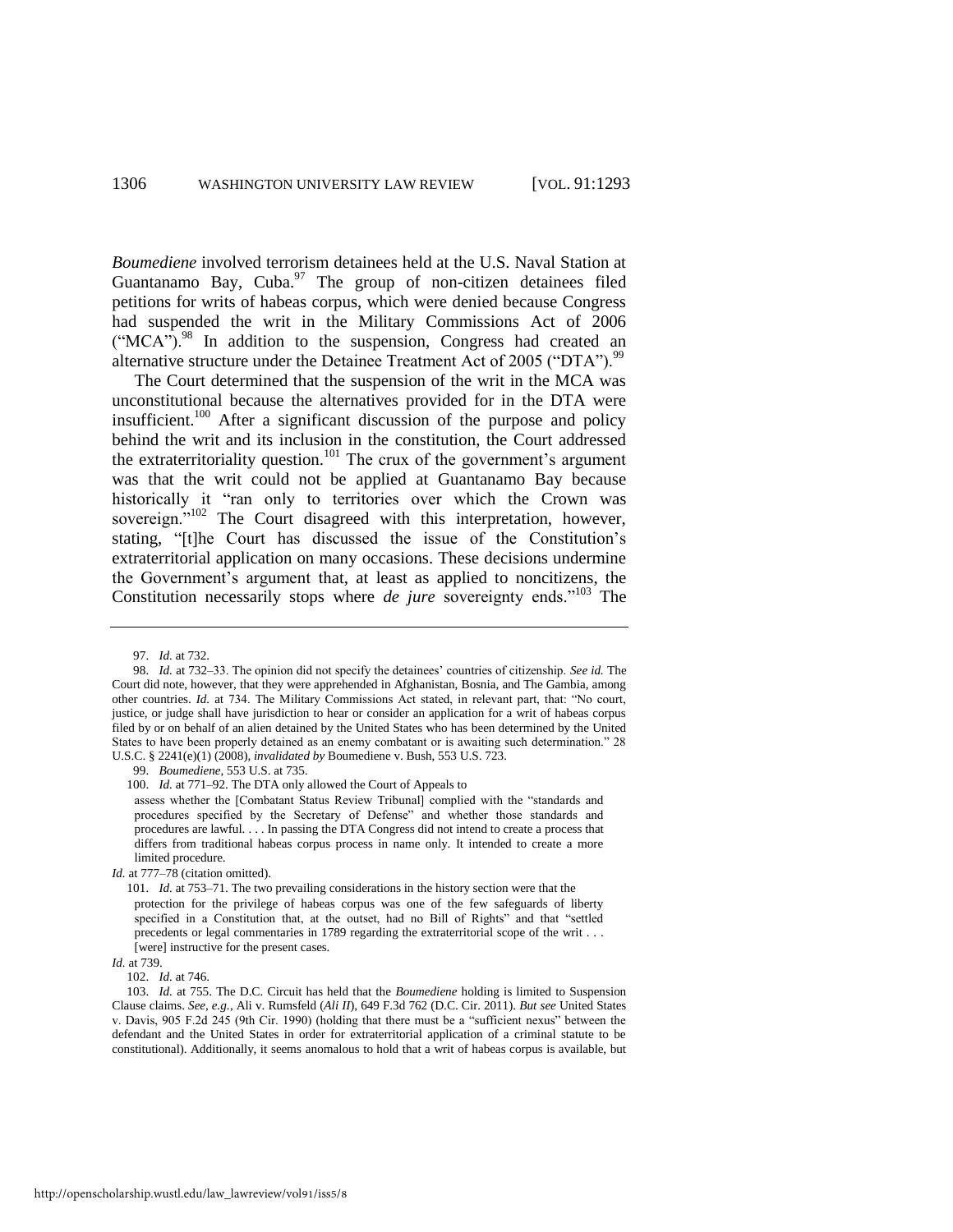Court recognized a "common thread" in the extraterritoriality cases: "questions of extraterritoriality turn on objective factors and practical concerns, not formalism."<sup>104</sup>

#### *2. Due Process as Applied to Non-Citizen Corporate Defendants*

Any discussion of due process would be incomplete without reference to *International Shoe* and its progeny.<sup>105</sup> The Court's personal jurisdiction jurisprudence should inform the present discussion. In *International Shoe*, the Court held that an exercise of personal jurisdiction over an out-of-state defendant satisfies due process only if the defendant has sufficient contacts with the forum state, such that an exercise of jurisdiction comports with "'traditional notions of fair play and substantial justice.'"<sup>106</sup> That case, in and of itself, is not particularly useful in the present discussion. What is illustrative is how the Court has applied it since then. Although numerous cases could be utilized here, we will focus on the two most recent personal jurisdiction cases: *J. McIntyre Machinery Ltd. v. Nicastro*<sup>107</sup> and *Goodyear Dunlop Tires Operations, SA v. Brown*. 108

In *McIntyre*, the Court applied the *International Shoe* test to determine that J. McIntyre, the manufacturer of a metal-shearing machine, had insufficient contacts with New Jersey to be subject to suit in that state.<sup>109</sup> *Goodyear* involved the difference between specific and general personal jurisdiction.<sup>110</sup> The holding is inapposite here; what is useful is that the Court applied personal jurisdiction concepts derived from the Fifth Amendment to analyze an exercise of jurisdiction over foreign subsidiaries of Goodyear USA for a bus accident that occurred in France.<sup>111</sup>

that the detainee has no underlying constitutional claim to bring once the habeas petition is in front of a court. *Contra Ali II*, 649 F.3d 762. For a scholarly discussion of this issue, see Joshua Alexander Geltzer, *Of Suspension, Due Process, and Guantanamo: The Reach of the Fifth Amendment After*  Boumediene *and the Relationship Between Habeas Corpus and Due Process*, 14 U. PA. J. CONST. L. 719 (2012).

<sup>104.</sup> *Boumediene*, 553 U.S. at 764. The Court also cited *In re Ross* favorably, *see id.* at 760–62.

<sup>105.</sup> *See, e.g.*, Asahi Metal Indus. Co. v. Superior Court, 480 U.S. 102 (1987).

<sup>106.</sup> Int'l Shoe Co. v. Washington, 326 U.S. 310, 316 (1945) (quoting Milliken v. Meyer, 311 U.S. 457, 463 (1940)).

<sup>107. 131</sup> S. Ct. 2780 (2011) (plurality opinion).

<sup>108. 131</sup> S. Ct. 2846 (2011).

<sup>109.</sup> *McIntyre*, 131 S. Ct. at 2785 (plurality opinion).

<sup>110.</sup> *Goodyear*, 131 S. Ct. at 2851.

<sup>111.</sup> *Id.* at 2850. For a discussion of the continuing need for a "fully articulated theoretical justification that delineates the circumstances under which extraterritorial defendants may be subject to the jurisdiction of a state," see Lea Brilmayer & Matthew Smith, *The (Theoretical) Future of Personal Jurisdiction: Issues Left Open by* Goodyear Dunlop Tires v. Brown *and* J. McIntyre Machinery v. Nicastro, 63 S.C. L. REV. 617, 619 (2012). The authors address the difficulties of a sovereignty-based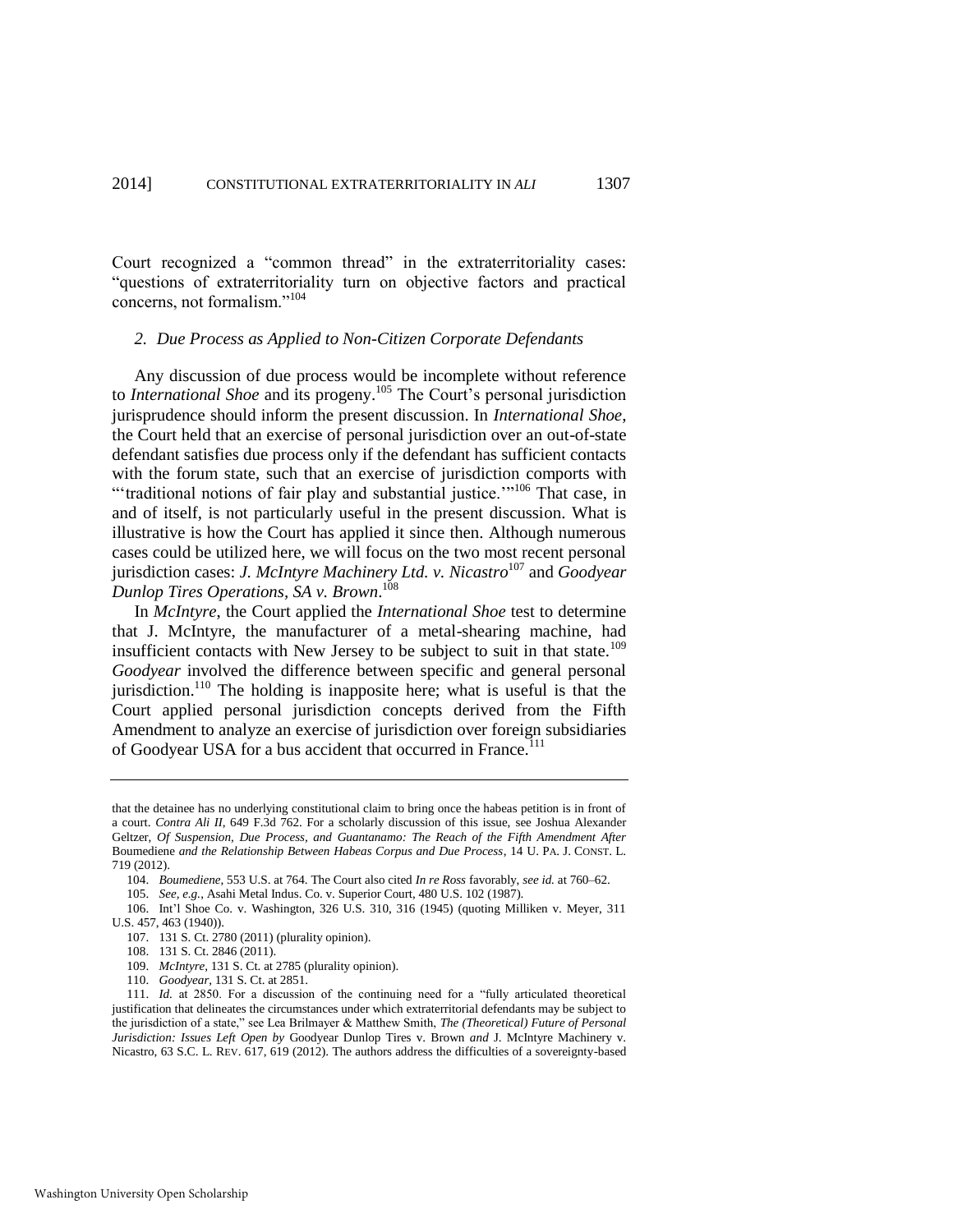The Court has never explicitly held in its personal jurisdiction cases that constitutional protections apply to foreign corporations.<sup>112</sup> It has, however, consistently limited plaintiffs' ability to hale into court noncitizen, non-resident defendants along the same due process lines as U.S. citizens.<sup>113</sup> If corporations operating solely outside of the U.S. are entitled to constitutional protections in civil cases, it is intellectually untenable to refuse to apply the same protections to individual defendants in criminal cases.

### *B. The* Ali *Problem*

In *Ali*, the Court of Appeals for the Armed Forces analyzed Ali's claims as "constitutional protections," failing to recognize that the Bill of Rights limits governmental power.<sup>114</sup> This led to the erroneous statement that the court was "unwilling to extend constitutional protections granted by the Fifth and Sixth Amendments to a noncitizen who is neither present within the sovereign territory of the United States nor has established any substantial connection to the United States."<sup>115</sup> At the same time, however, the court upheld the exercise of court-martial jurisdiction over  $\text{Ali}^{116}$  This ruling is contrary to *Boumediene* and to the implicit recognition of constitutional protections for corporate non-residents in the personal jurisdiction jurisprudence.

The CAAF stated that there is no law "which mandates granting a noncitizen Fifth and Sixth Amendment rights when they have not 'come within the territory of the United States and developed substantial connections with this country."<sup>117</sup> It may be true that the Supreme Court

analysis, *id.* at 623–25, and the meaning of *McIntyre* and *Goodyear* for international due process issues, *id.* at 632.

<sup>112.</sup> *See, e.g.*, *McIntyre*, 131 S. Ct. at 2785 (plurality opinion) (applying the Fourteenth Amendment due process test for personal jurisdiction to a non-citizen, non-resident defendant without specifically holding that it applies); *Goodyear*, 131 S. Ct. at 2853 (same).

<sup>113.</sup> *See Goodyear*, 131 S. Ct. 2846; *McIntyre*, 131 S. Ct. 2780 (plurality opinion); Asahi Metal Indus. Co. v. Superior Court of Cal., 480 U.S. 102 (1987); Helicopteros Nacionales de Colombia, S.A. v. Hall, 466 U.S. 408 (1984); Ins. Corp. of Ir., Ltd. v. Compagnie de Bauxites de Guinee, 456 U.S. 694 (1982).

<sup>114.</sup> United States v. Ali, 71 M.J. 256, 268 (C.A.A.F. 2012). *But see* United States v. Verdugo-Urquidez, 494 U.S. 259, 288 (1990) (Brennan, J., dissenting) ("The focus of the Fourth Amendment is on *what* the Government can and cannot do, and *how* it may act . . . ."); *and* Reid v. Covert, 354 U.S. 1, 5–6 (1957) (plurality opinion) ("The United States is entirely a creature of the Constitution. . . . It can only act in accordance with all the limitations imposed by the Constitution.") (footnote omitted). For another analysis of the three opinions in *Ali*, see Lawfare Staff & Vladeck, *supra* not[e 55.](#page-9-0) 

<sup>115.</sup> *Ali*, 71 M.J. at 268.

<sup>116.</sup> *Id.* at 265.

<sup>117.</sup> *Id.* at 268 (quoting *Verdugo-Urquidez*, 494 U.S. at 271 (majority opinion)).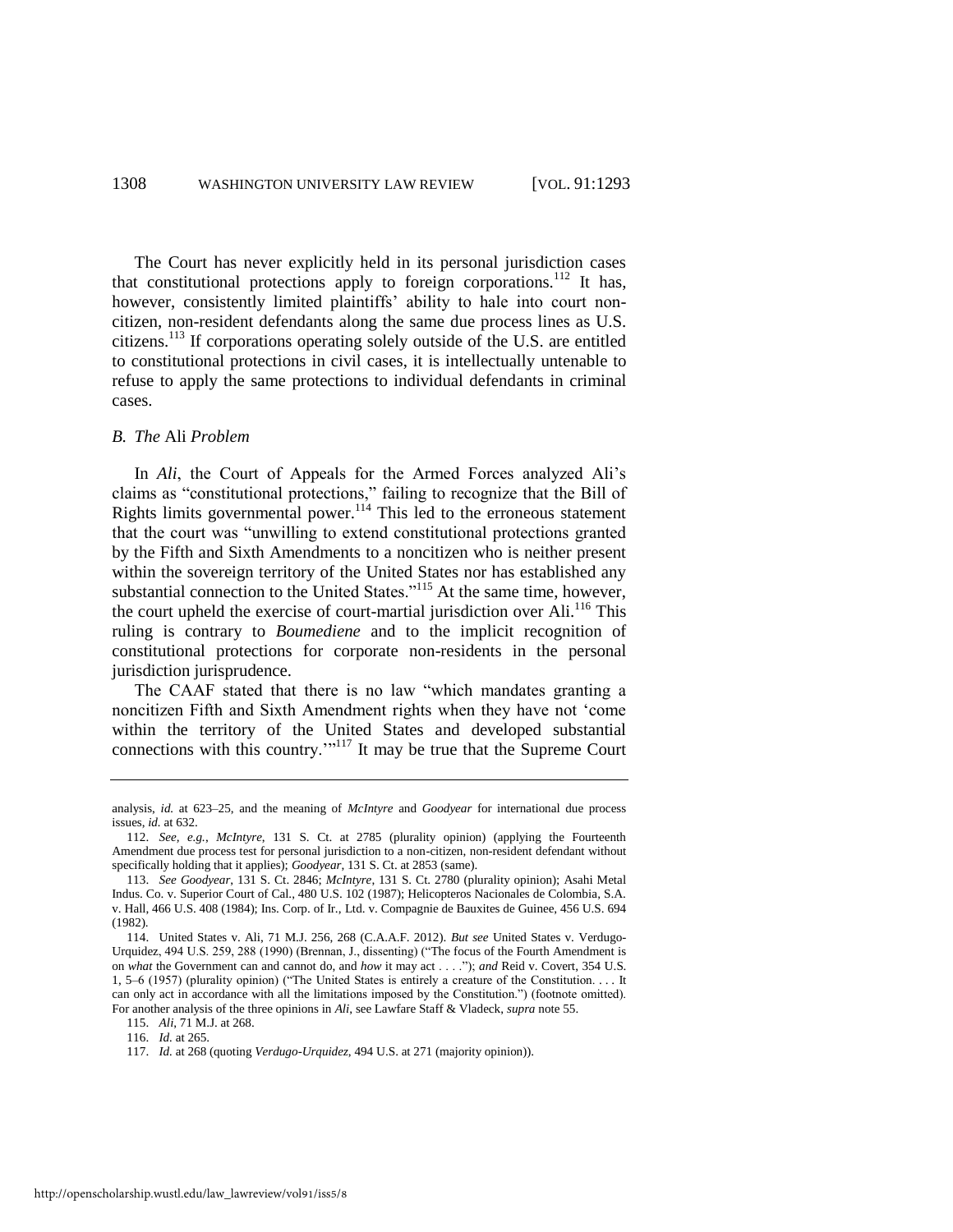has never *mandated* extraterritorial application of due process rights. That reasoning fails to account, however, for the holding in *Boumediene* that certain constitutional rights do limit the power of the United States when acting outside of its *de jure* sovereignty.<sup>118</sup> The CAAF also failed to recognize that its holding grants the President an extra-constitutional power. The executive can now prosecute any non-citizen, non-resident defendant for any crime without any due process, so long as the defendant is kept out of the grip of an Article III court and out of the United States.

There are four principal concerns with the *Ali* holding. First, the court read *Boumediene* too narrowly. Second, the court failed to acknowledge that Congress expressly contemplated the application of due process. Third, the court created the absurd result that a greater degree of protection is now given to enemy combatants than to civilian contractors. Finally, the court's failure to acknowledge the foundational concept of constitutional law that "[t]he United States is entirely a creature of the Constitution"<sup>119</sup> and that its power is limited by the Constitution.

#### *1.* Boumediene *Should Not be Limited to the Suspension Clause*

The government has attempted to limit the *Boumediene* holding solely to the Suspension Clause.<sup>120</sup> In the alternative, the government has attempted to limit *Boumediene*'s effects to Guantanamo Bay, because it has a unique history of sovereignty.<sup>121</sup> While these arguments are compelling, they fail to address two overriding concerns. First, the sections of the Constitution at issue are proscriptive—they limit how government can act.<sup>122</sup> Second, the United States exerts a pervasive and

<sup>118.</sup> Boumediene v. Bush, 553 U.S. 723, 765 (2008) ("Even when the United States acts outside its borders, its powers are not 'absolute and unlimited' but are subject 'to such restrictions as are expressed in the Constitution."") (quoting Murphy v. Ramsey, 114 U.S. 15, 44 (1885)) (footnote omitted).

<sup>119.</sup> Reid v. Covert, 354 U.S. 1, 5–6 (1957) (plurality opinion).

<sup>120.</sup> *See, e.g.*, Ali v. Rumsfeld, 649 F.3d 762 (D.C. Cir. 2011); Al Maqaleh v. Gates, 605 F.3d 84 (D.C. Cir. 2010); Rasul v. Myers, 563 F.3d 527 (D.C. Cir. 2009).

<sup>121.</sup> *Rasul*, 563 F.3d. at 531–32.

<sup>122.</sup> *Marbury v. Madison* states,

To what purpose are powers limited, and to what purpose is that limitation committed to writing, if these limits may, at any time, be passed by those intended to be restrained? The distinction, between a government with limited and unlimited powers, is abolished, if those limits do not confine the persons on whom they are imposed, and if acts prohibited and acts allowed, are of equal obligation. It is a proposition too plain to be contested, that the constitution controls any legislative act repugnant to it; or, that the legislature may alter the constitution by an ordinary act.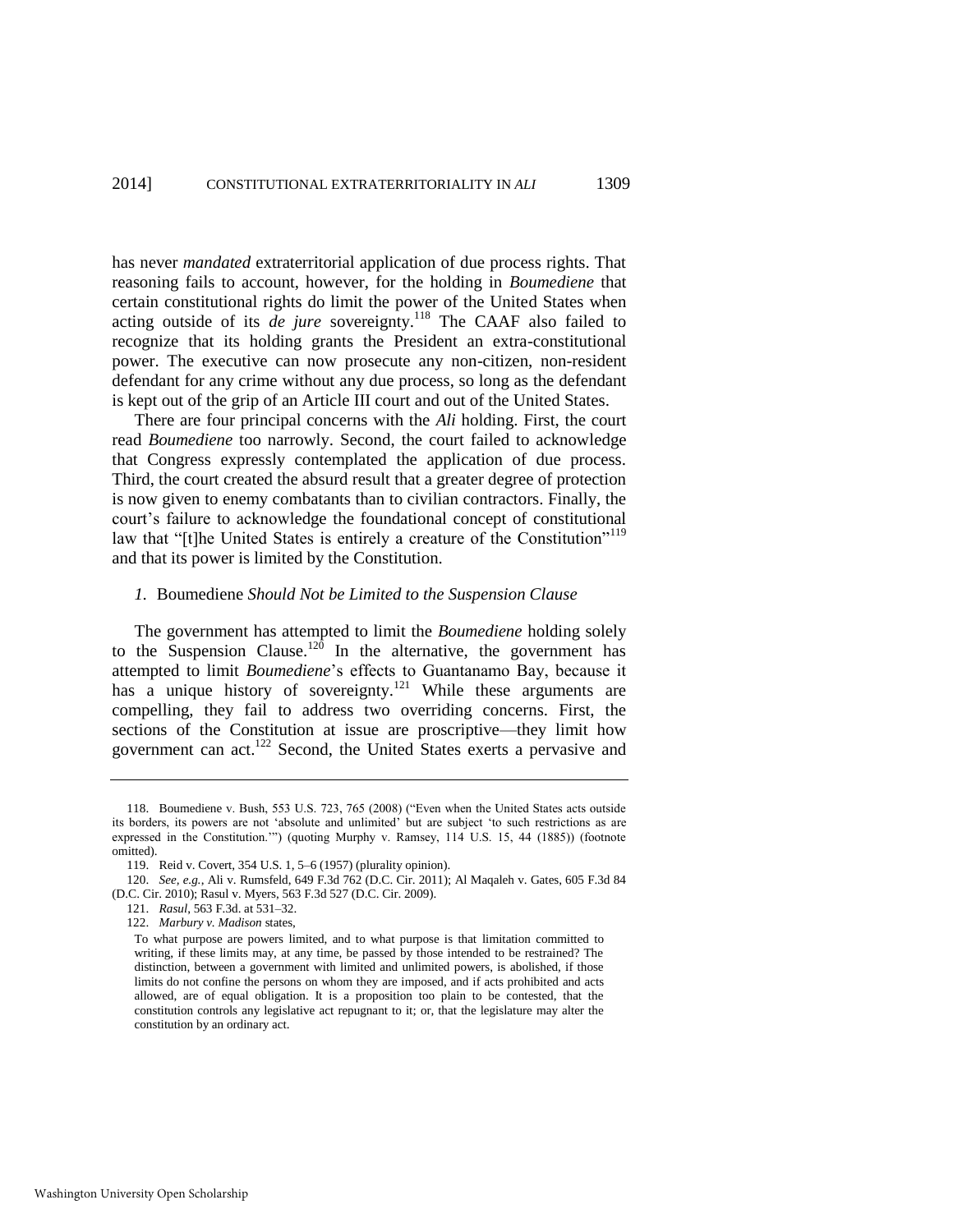controlling influence in many parts of the world.<sup>123</sup> If the judicial power of the United States is going to follow its military and economic power, that jurisdictional exercise must be limited according to the Constitution's proscriptions.

In *Brehm*, the court held that "[a]lthough [Kandahar Airfield] was not technically territory of the United States, the American influence was so pervasive that we think it a suitable proxy for due process purposes, such that the imposition of American criminal law there is not arbitrary."<sup>124</sup> Thus, because American criminal statutes could have effect in Afghanistan as a result of the pervasive American influence at Kandahar Airfield, due process protections should necessarily follow. In *Brehm*, the court skipped a determination of whether due process protections attached, assumed they did, and used a due process analysis to determine whether an exercise of personal jurisdiction over the defendant was appropriate.<sup>125</sup>

The pervasive influence test is more adequately aligned with the reality of contemporary geo-politics than is a traditional sovereignty analysis. The sovereignty analysis in *Boumediene* was both the most expeditious and the most conservative approach possible in that case—but it need not be the outer limit of constitutional extraterritoriality. It may be possible to work out a case for *de facto* United States sovereignty on armed forces bases overseas. But such contortions are unnecessary. The Court should instead adopt the pervasive influence test from *Brehm*—an adequate, and more realistic, substitute.

Between these alternatives there is no middle ground. The constitution is either a superior, paramount law, unchangeable by ordinary means, or it is on a level with ordinary legislative acts, and like other acts, is alterable when the legislature shall please to alter it. Marbury v. Madison, 5 U.S. 137, 176–77 (1803).

<sup>123.</sup> As of March 31, 2014, there were 1,354,054 active duty military personnel. U.S. DEP'T OF DEF., TOTAL MILITARY PERSONNEL AND DEPENDENT END STRENGTH FOR MARCH 31, 2014 (2014), *available at* https://www.dmdc.osd.mil/appj/dwp/reports.do?category=reports&subCat=milActDutReg (follow "Total DoD – March 31, 2014 (DMDC Data)" link) (last accessed June 28, 2014). The total civilian employment for the Department of Defense was 716,797 as of March, 2014. U.S. DEP'T OF DEF., QUARTERLY REPORT OF FEDERAL CIVILIAN EMPLOYMENT (SF-113\_A FORMAT) (2014), *available at* https://www.dmdc.osd.mil/appj/dwp/getLinks.do?category=dod&subCat=reports&tab= 3&clOn=reps (follow "Civilian Personnel" link; click "FY 2014" link; click "March 2014" link; click "Consolidated DoD" link) (last accessed June 28, 2014).

<sup>124.</sup> United States v. Brehm, 691 F.3d 547, 553 (4th Cir. 2012).

<sup>125.</sup> *Id.* Of course, Brehm was also within the U.S. when he was tried, so although his crime was extra-territorial, his prosecution was not. This cannot resolve the issue presented, however, as previously discussed. *Supra* not[e 59 a](#page-9-1)nd accompanying text.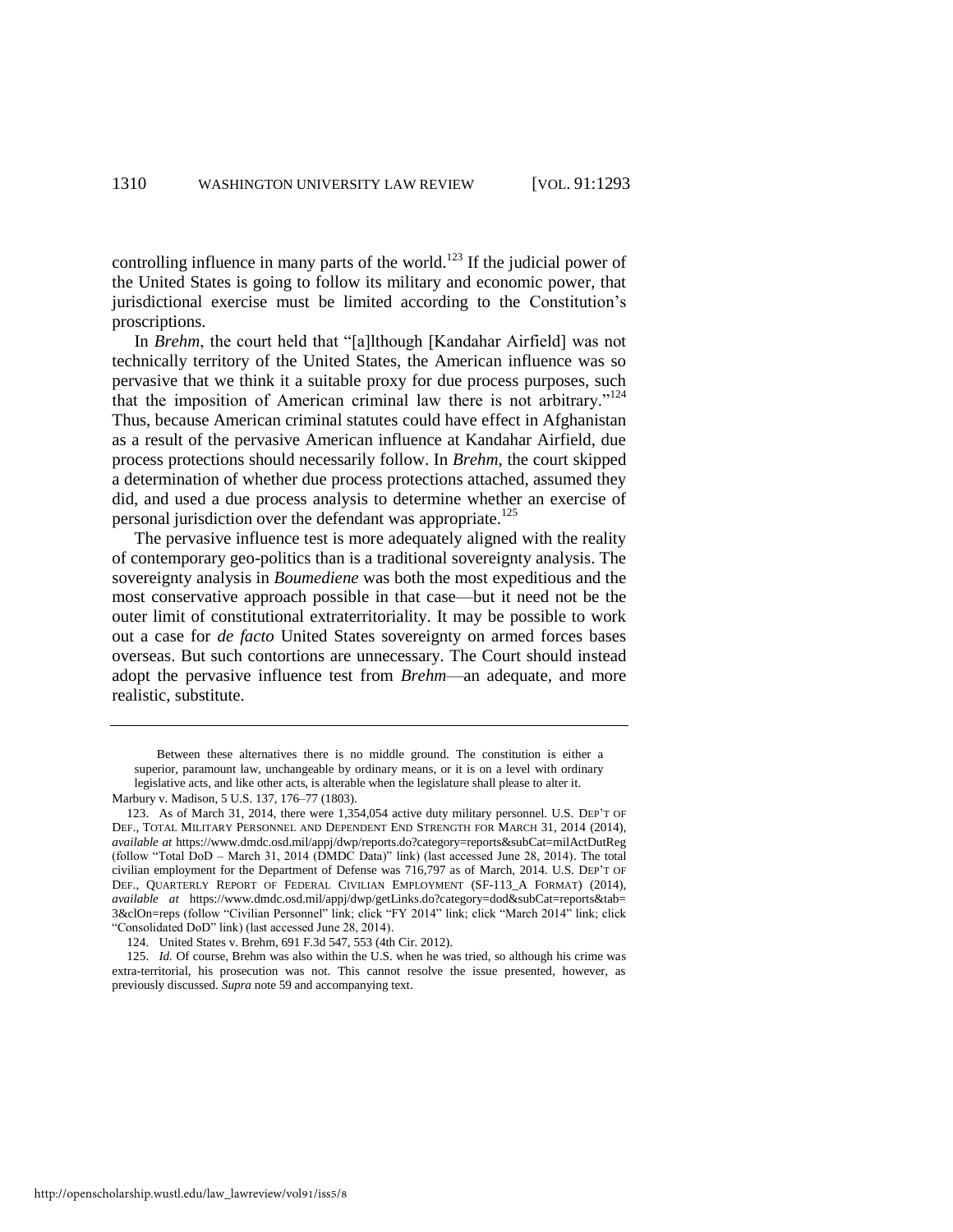# *2. Congress and an Advisory Committee Contemplated Due Process Protections*

The Report of the Overseas Jurisdiction Advisory Committee contemplated the issues presented in *Ali* and *Brehm*. <sup>126</sup> The OJAC was established by the 1996 Defense Authorization Act, in response to concerns regarding jurisdictional issues for civilians accompanying the armed forces overseas. $127$  While noting that "the proposed legislation [MEJA] is intended primarily to apply to U.S. citizens or nationals serving with, employed by or accompanying the armed forces outside the United States," the OJAC addressed at length the particular difficulties presented by "third country nationals," or those who are not citizens of the U.S. or the host country.<sup>128</sup>

The Report stated that "in the view of the committee, the exercise of . . . jurisdiction could be justified when such individuals are present in the foreign jurisdiction *because of* their association or affiliation with the U.S. armed forces and when, but for prosecution by U.S. authorities, their crimes would go unpunished."<sup>129</sup> Although the OJAC did not specifically address constitutional extraterritoriality, it is implicit in the Report that the committee expected that any extraterritorial criminal jurisdiction would necessarily be accompanied by procedural protections.<sup>130</sup>

In MEJA, Congress contemplated that jurisdiction over extraterritorial acts would necessarily be limited by the Bill of Rights.<sup>131</sup> First, § 3262(a) requires probable cause for arrest.<sup>132</sup> Second, § 3262(b) requires that a suspect be placed in civilian custody "as soon as practicable . . . for removal to the United States for judicial proceedings  $\dots$ ."<sup>133</sup> Finally, § 3265 addresses the initial hearing that was a point of concern for the OJAC.<sup>134</sup> Subsection (a) discusses the probable cause hearing, while subsection (b) speaks to the pretrial detention hearing.<sup>135</sup> Each of these three procedural aspects demonstrates recognition by Congress that

<sup>126.</sup> OJAC REPORT, *supra* not[e 2,](#page-2-0) at 61.

<sup>127.</sup> National Defense Authorization Act for Fiscal Year 1996, Pub. L. No. 104-106, § 1151, 110 Stat. 186 (1996).

<sup>128.</sup> OJAC REPORT, *supra* not[e 2,](#page-2-0) at 61–62.

<sup>129.</sup> *Id.* at 62.

<sup>130.</sup> *See id.* at 63–64 (discussing timing of initial hearing before magistrate judge, which is required by the Fourth Amendment and supposed to take place within forty-eight hours of arrest).

<sup>131. 18</sup> U.S.C. §§ 3262, 3265 (2000).

<sup>132. 18</sup> U.S.C. § 3262(a) (2000).

<sup>133. 18</sup> U.S.C. § 3262(b) (2000).

<sup>134. 18</sup> U.S.C. § 3265 (2000).

<sup>135.</sup> *Id.*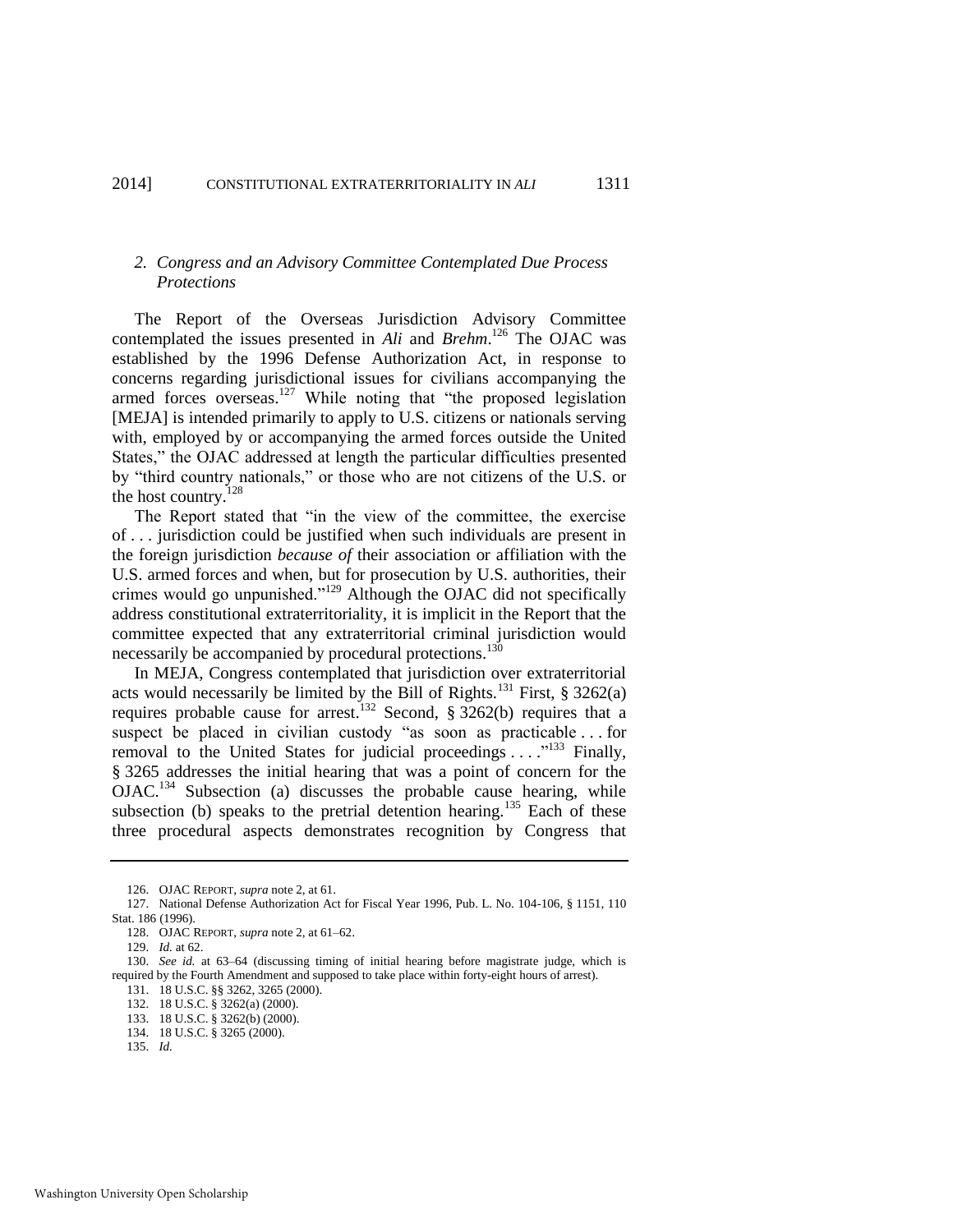criminal jurisdiction is accompanied by constitutional protections. Had Congress intended that third country nationals be treated differently than U.S. or host country nationals, it could have provided for that scenario. That is not what Congress did.<sup>136</sup>

#### *3. Civilian Contractors and Enemy Combatants*

The court in *Ali* relied heavily on *Johnson v. Eistentrager*<sup>137</sup> in holding that the Fifth Amendment has no extraterritorial effect for non-citizens.<sup>138</sup> *Johnson* is distinguishable, however, on a number of grounds. Most importantly, it dealt with enemy combatants.<sup>139</sup> The Court was careful to highlight the "inherent distinctions recognized throughout the civilized world . . . between aliens of friendly and of enemy allegiance."<sup>140</sup> The Court noted that friendly non-citizens have "been accorded a generous and ascending scale of rights as [they increase their] identity with our society."<sup>141</sup>

Although the Court's discussion of enemy non-citizens in *Johnson* draws heavily on notions of territorial sovereignty, the overriding concern appears to be the maintenance of war-time security.<sup>142</sup> Even enemy noncitizens who are present within the United States are accorded less access to the courts and fewer protections.<sup>143</sup> In determining that the *Johnson*

139. *Johnson*, 339 U.S. at 765.

142. *See id.* at 774.

<sup>136.</sup> Of course, the fact that Congress extended procedural rights to contractors begs the question. Even if non-citizen, non-residents are not protected by the Constitution, Congress could extend the same protections to them. While the fact that they did so is not dispositive, it is persuasive evidence of that branch of government's interpretation of the Constitution.

<sup>137. 339</sup> U.S. 763 (1950).

<sup>138.</sup> United States v. Ali, 71 M.J. 256, 267–68 (C.A.A.F.) (citing *Johnson* to conclude that the court was "unwilling to extend constitutional protections granted by the Fifth and Sixth Amendments to a noncitizen who is neither present within the sovereign territory of the United States nor has established any substantial connections to the United States.").

<sup>140.</sup> *Id.* at 769.

<sup>141.</sup> *Id.* at 770. The crucial aspect appears to be the connection between the defendant and American society. *See Ali*, 71 M.J. at 267–68. If, as in *Ali* or *Brehm*, the defendant is working for a military contractor overseas during a time of armed conflict, it would seem to follow that the defendant is quite connected to our society, even though he has never set foot in the United States. United States v. Brehm, 691 F.3d 547, 552 (4th Cir. 2012). But in *Johnson*, the Court discussed this primarily in terms of territoriality. *Johnson*, 339 U.S. at 770–71*.*

<sup>143.</sup> A unanimous Court recently clarified both the privilege of access to our courts and the limitations upon it. We said:

The ancient rule against suits by resident alien enemies has survived only so far as necessary to prevent use of the courts to accomplish a purpose which might hamper our own war efforts or give aid to the enemy. This may be taken as the sound principle of the common law today.

*Id.* at 776 (quoting *Ex parte* Kawato, 317 U.S. 69, 75 (1942)).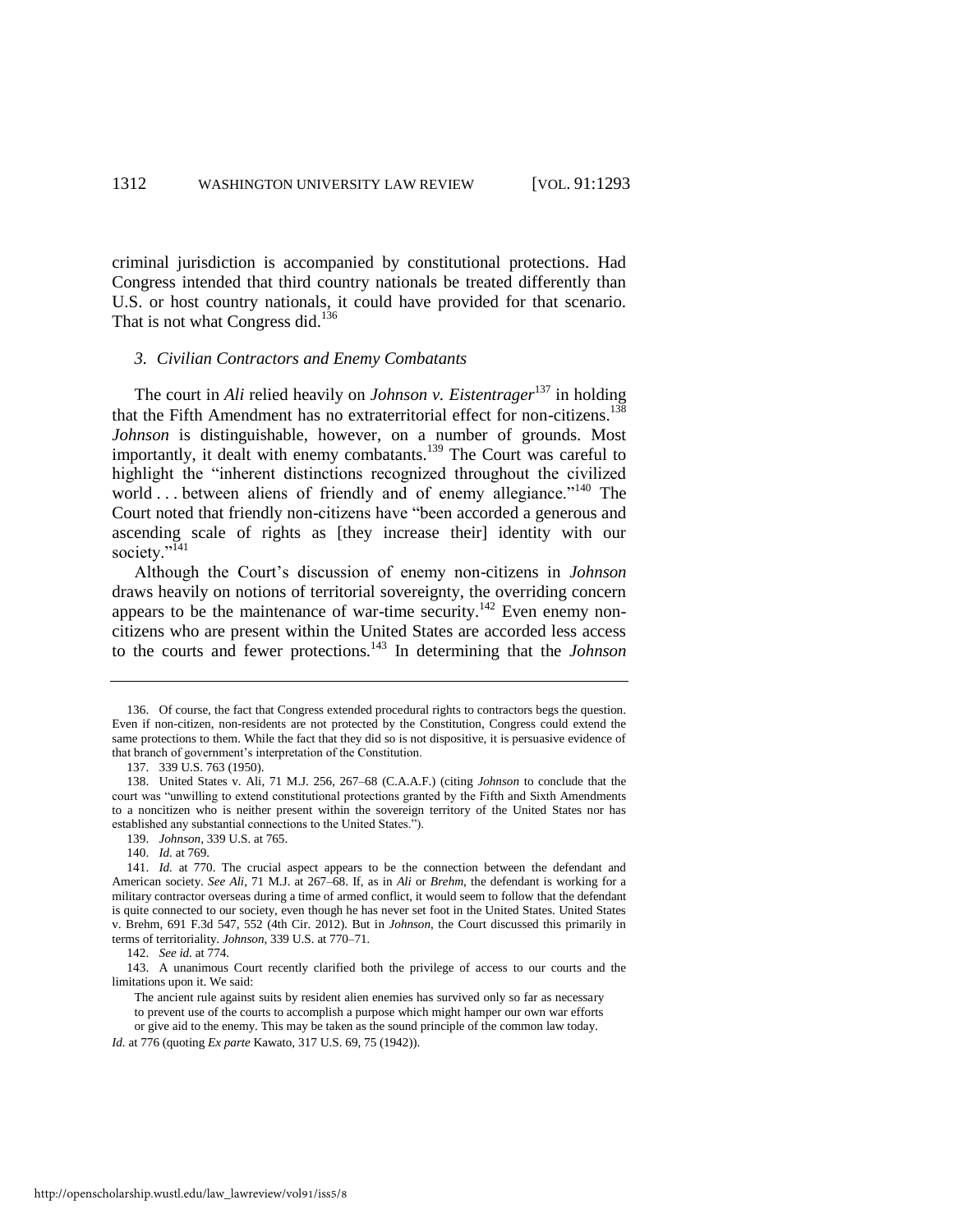prisoners did not have standing, the Court cited six factors. Of these, four were specific to enemy combatants.<sup>144</sup>

<span id="page-21-1"></span><span id="page-21-0"></span>In addition to the specifics of the *Johnson* decision, it is notable that there is an international regime governing the treatment of prisoners of war.<sup>145</sup> The Third Geneva Convention requires that prisoners of war "be tried only by a military court, unless the existing laws of the Detaining Power expressly permit the civil courts to try a member of the armed forces of the Detaining Power in respect of the particular offence alleged to have been committed by the prisoner of war."<sup>146</sup> Because the United States is bound by the Convention, which contains numerous procedural and substantive protections for prisoners of war, it is not necessary to accord duplicative constitutional protections to such defendants. Indeed, provisions of the Convention, such as Article 84, appear to permit limitations on certain constitutional rights, such as the right to trial by jury.<sup>147</sup>

If third country nationals, such as Ali and Brehm, are not to be accorded constitutional rights, they would therefore receive fewer protections than prisoners of war. While some might object to the rights

*Id.* 

146. Geneva Convention, art. 84.

<sup>144.</sup> *Id.* at 777. The six factors were:

<sup>[</sup>H]e (a) is an enemy alien; (b) has never been or resided in the United States; (c) was captured outside of our territory and there held in military custody as a prisoner of war; (d) was tried and convicted by a Military Commission sitting outside the United States; (e) for offenses against laws of war committed outside the United States; (f) and is at all times imprisoned outside the United States.

<sup>145.</sup> *See generally* Geneva Convention (III) Relative to the Treatment of Prisoners of War, Aug. 12, 1949, 6 U.S.T. 3316, T.I.A.S. No. 3364 [hereinafter Geneva Convention]. Ch. III (Arts. 82–108) of the Convention deals with Penal and Disciplinary Sanctions. Judicial Proceedings are addressed in Articles 99–108.

<sup>147.</sup> *Compare* Geneva Convention, art. 84 ("A prisoner of war shall be tried only by a military court, unless the existing laws of the Detaining Power expressly permit the civil courts to try a member of the armed forces of the Detaining Power in respect of the particular offence alleged to have been committed by the prisoner of war. In no circumstances whatever shall a prisoner of war be tried by a court of any kind which does not offer the essential guarantees of independence and impartiality as generally recognized, and, in particular, the procedure of which does not afford the accused the rights and means of defence provided for in Article 105."), *with* U.S. CONST. art. III, § 1 (guaranteeing life tenure and salary protection), U.S. CONST. amend. V ("No person shall be held to answer for a capital, or otherwise infamous crime, unless on a presentment or indictment of a Grand Jury, except in cases arising in the land or naval forces, or in the Militia ...."), and U.S. CONST. amend. VI ("In all criminal prosecutions, the accused shall enjoy the right to . . . trial, by an impartial jury . . . .").

Courts-martial are not overseen by Article III judges, do not require grand juries, and have no jury trial right or unanimous verdict requirement. Thus, the Geneva Convention mandates that enemy combatants will receive different procedural protections than civilian defendants. *See supra* text accompanying note[s 46](#page-8-0)[–48.](#page-8-1)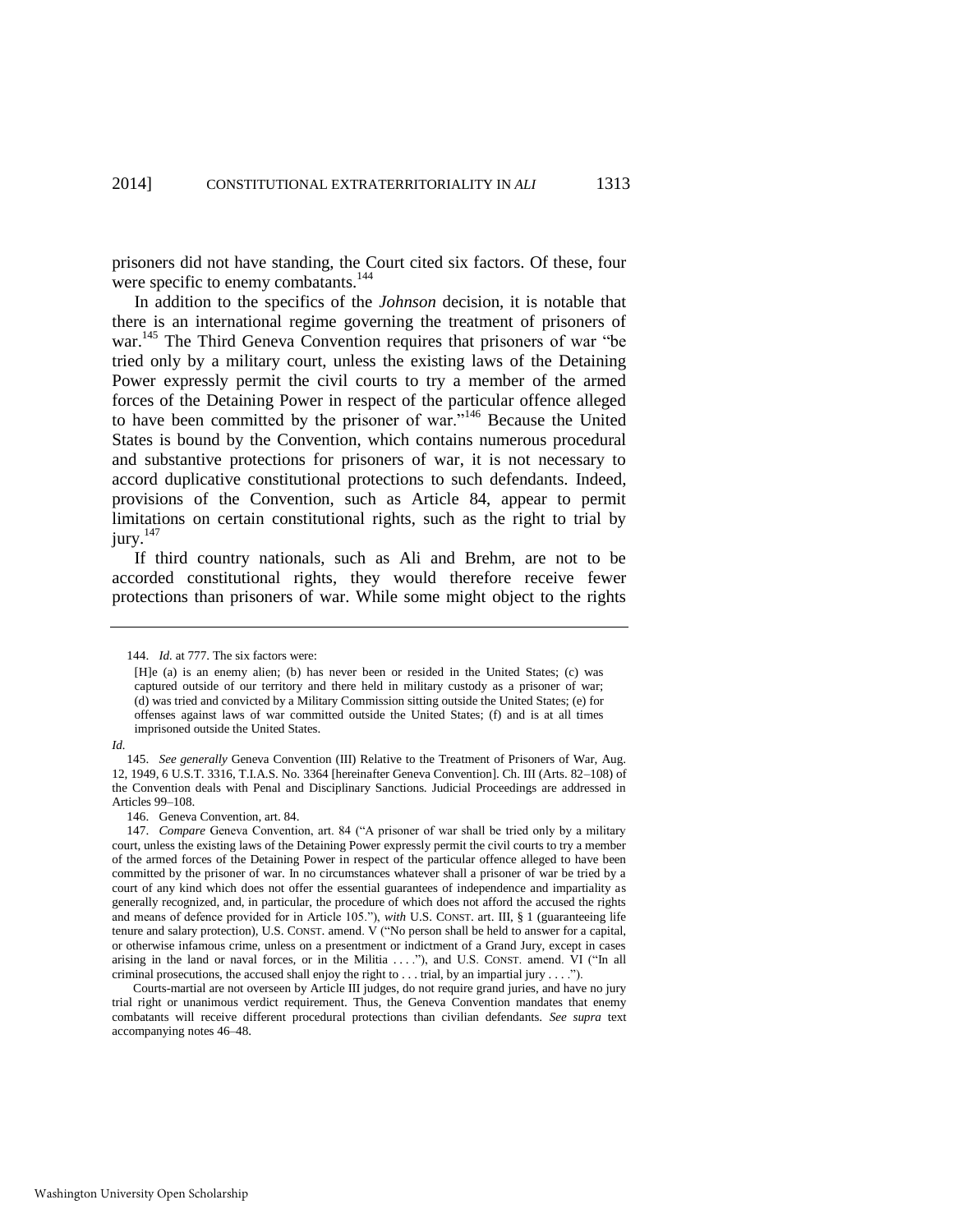<span id="page-22-0"></span>given to prisoners of war,<sup>148</sup> the United States is bound by the Third Geneva Convention.<sup>149</sup> But if Ali and Brehm are deserving of no constitutional protections, they will be placed at a disadvantage to those who have carried out acts of aggression against the United States.<sup>150</sup> Such an anomalous result cannot be justified when third country nationals have aided the war effort and are subjected to the judicial power of the United States.

#### *4. Undermining the Foundational Principles Recognized in* Reid

*Reid v. Covert*<sup>151</sup> began with the proposition that "[t]he United States is entirely a creature of the Constitution."<sup>152</sup> That proposition, of course, extends back to the earliest cases regarding the United States' governmental structure.<sup>153</sup> And yet, the Court of Appeals for the Armed Forces held that the United States can exercise criminal jurisdiction over certain defendants outside of the constraints of the Constitution, so long as they are kept out of the United States' *de jure* sovereignty.<sup>154</sup> That cuts against the recognition in *Reid*, reiterated in *Verdugo-Urquidez*, that the

<sup>148.</sup> *See, e.g.*, ROBERT H. DIERKER, JR., *Tolerance of Terror*, *in* THE TYRANNY OF TOLERANCE: A SITTING JUDGE BREAKS THE CODE OF SILENCE TO EXPOSE THE LIBERAL JUDICIAL ASSAULT 184–200 (2006).

Additionally, in the War on Terror, it is fairly easy to circumvent the need to give judicial protections to terrorists by simply not bringing them within the judicial power of the United States. Under President Obama, the number of drone strikes has increased significantly, most of them being used to summarily execute non-citizen terrorists, *see* Jo Becker & Scott Shane, *Secret 'Kill List' Proves a Test of Obama's Principles and Will*, N.Y. TIMES, May 29, 2012, at A1, or even U.S. citizens, *see* Mark Mazzetti, Eric Schmitt & Robert F. Worth, *C.I.A. Strike Kills U.S.-Born Militant in a Car in Yemen*, N.Y. TIMES, Oct. 1, 2011, at A1. *See also* Samuel S. Adelsberg, *Bouncing the Executive's Blank Check: Judicial Review and the Targeting of Citizens*, 6 HARV. L. & POL'Y REV. 437 (2012). President Obama has been heavily criticized, in both scholarly legal circles and the press, for targeted drone strikes, particularly those on American citizens. *See, e.g.*, Andrew Rosenthal, Op-Ed., *Are Targeted Killings Legal?*, TAKING NOTE, N.Y. TIMES (May 8, 2012, 4:00 PM), http://takingnote.blogs.nytimes.com/2012/05/08/are-targeted-killings-legal/; Michael Epstein, Note, *The Curious Case of Anwar Al-Aulaqi: Is Targeting a Terrorist for Execution by Drone Strike a Due Process Violation when the Terrorist is a United States Citizen?*, 19 MICH. ST. J. INT'L L. 723 (2011).

<sup>149.</sup> Geneva Convention, *supra* note [145](#page-21-0) (entered into force with respect to the United States, Feb. 2, 1956)*.*

<sup>150.</sup> *See* discussion *infra* Part III.

<sup>151. 354</sup> U.S. 1 (1957).

<sup>152.</sup> *Id.* at 5–6 (plurality opinion) (citing Martin v. Hunter's Lessee, 14 U.S. 304, 326 (1816); *Ex parte* Milligan, 71 U.S. 2, 119, 136–137 (1866); Graves v. New York *ex rel.* O'Keefe, 306 U.S. 466, 477 (1939); *Ex parte* Quirin, 317 U.S. 1, 25 (1942)).

<sup>153.</sup> *See, e.g.*, *Martin*, 14 U.S. at 326 ("The government, then, of the United States, can claim no powers which are not granted to it by the constitution, and the powers actually granted, must be such as are expressly given, or given by necessary implication.").

<sup>154.</sup> United States v. Ali, 71 M.J. 256, 268 (C.A.A.F. 2012).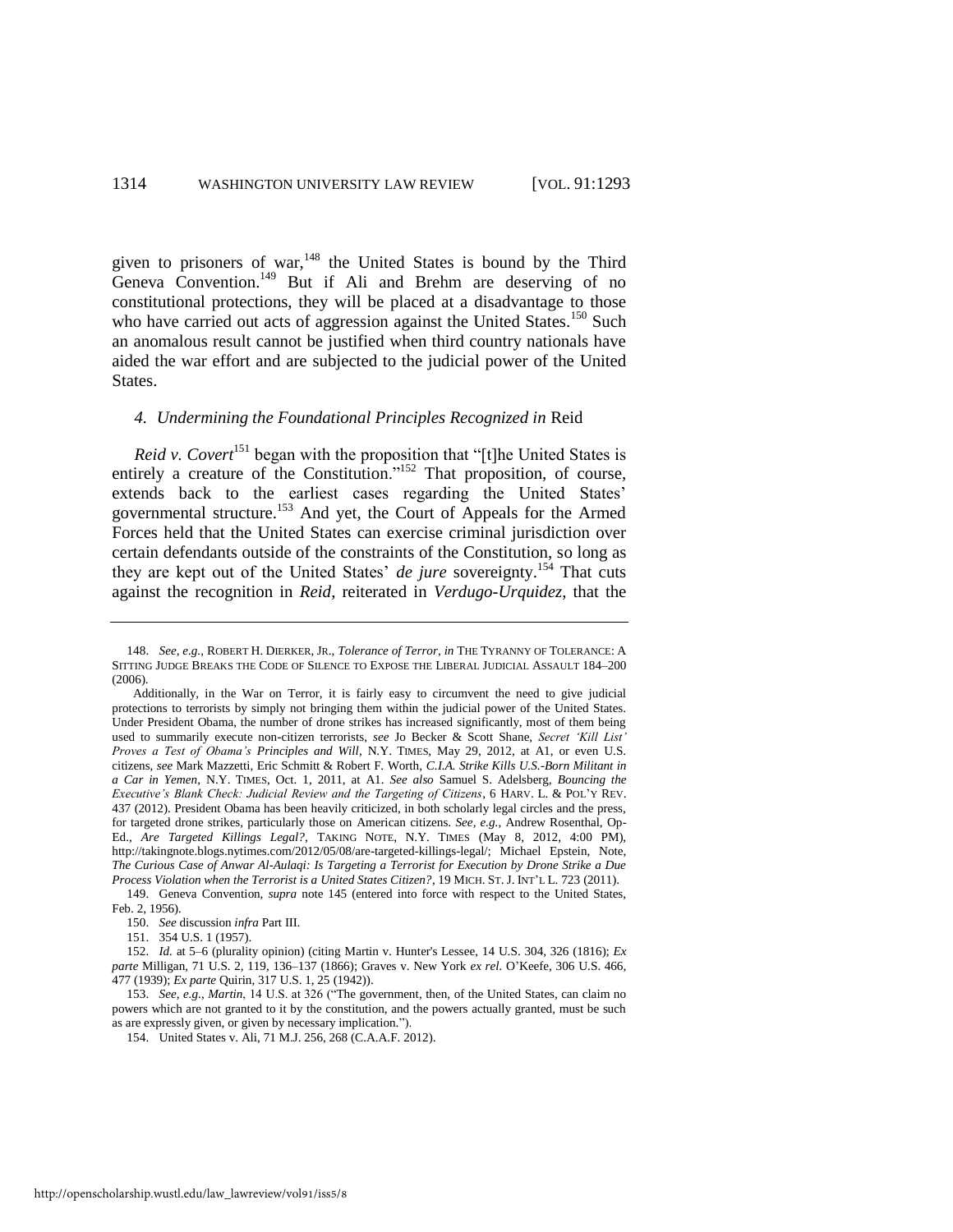age of formalistic territoriality in constitutional jurisprudence is over.<sup>155</sup> As yet, no President has attempted to assert the ability to act beyond his constitutional powers, although some have come close.<sup>156</sup> Accepting the court's holding in *Ali* would undermine the consistent interpretation that the United States cannot act except within the strictures of the Constitution. It would also usher in a new era of unconstrained executive power—an era exclusively of the judiciary's creation.

#### III. LOOKING BEYOND *ALI*

Although the facts of *Ali* are quite narrow, its potential applications are broad. This section will first address the potential application of the *Ali* rule in three situations outside of its narrow factual context. Part III concludes with proposed solutions to the *Ali* problem.

#### *A. Who Will be Harmed by the* Ali *Rule?*

#### *1.* Brehm*-Type Defendants: Judge Effron's "Open Question"*

In his concurrence in *Ali*, Judge Effron asserted that the discussion of constitutional rights in the majority opinion was unnecessary to that case.<sup>157</sup> He then addressed the question that "would arise under the 'least possible power adequate to the end proposed' test if the conduct at issue involved a DoD civilian or DoD contractor employee who, as third- [country] national, would be subject to Article III coverage under MEJA."<sup>158</sup> To Judge Effron, the predominant concerns in subjecting civilians to court-martial jurisdiction are separation of powers and constitutional structure, not due process.<sup>159</sup>

<sup>155.</sup> *Compare Reid*, 354 U.S. at 5–6 (plurality opinion) ("The United States is entirely a creature of the Constitution."), *with In re* Ross, 140 U.S. 453, 464 (1891) ("The Constitution can have no operation in another country.").

<sup>156.</sup> President Obama has consistently refused to release Department of Justice memoranda regarding the constitutionality of his asserting sole authority to authorize the targeted killing of American citizens accused of participating in terrorist organizations. *See* Vicki Divoll, *Who Says You Can Kill Americans, Mr. President?*, N.Y. TIMES (Jan. 16, 2013), http://www.nytimes.com/2013/01/ 17/opinion/who-says-you-can-kill-americans-mr-president.html. President George W. Bush likewise refused to release memoranda regarding his power to authorize and utilize "enhanced interrogation techniques" (regarded by many as torture) against War on Terror detainees. *See* Mark Mazzetti & Scott Shane, *Memos Spell Out Brutal C.I.A. Mode of Interrogation*, N.Y. TIMES, Apr. 17, 2009, at A1.

<sup>157.</sup> *Ali*, 71 M.J. at 280 (Effron, J., concurring).

<sup>158.</sup> *Id.*

<sup>159.</sup> *Id.* at 282 (Effron, J., concurring) ("The import of the differences between courts-martial and Article III courts primarily concerns constitutional structure, not due process.") (citing Kinsella v. United States *ex rel.* Singleton, 361 U.S. 234, 246 (1960)).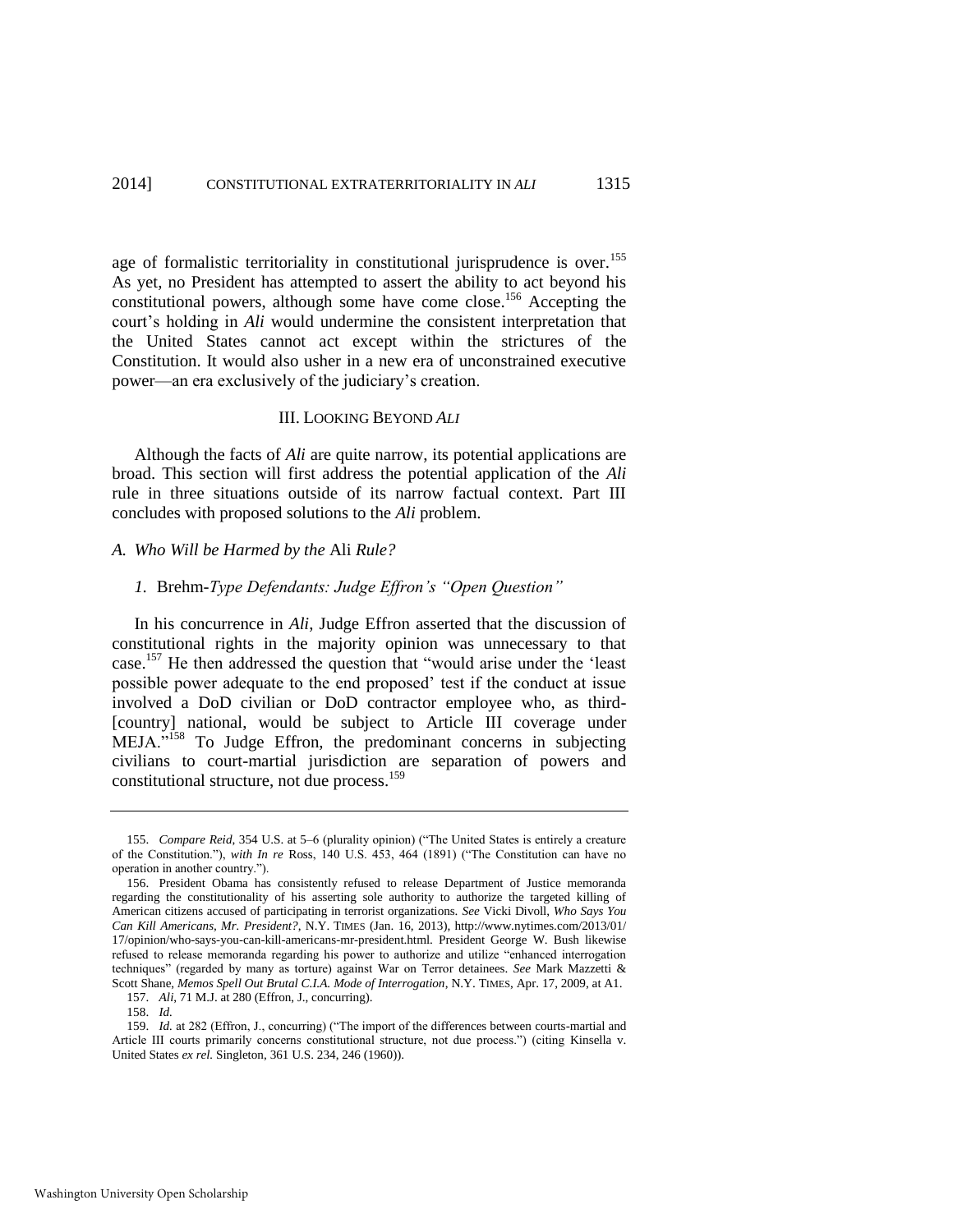The structural issues at play include "separation of powers, the role of Article III as the foundation for criminal trials, and the function of trial by jury as a limitation on governmental power."<sup>160</sup> Judges in courts-martial are military officers and therefore, unlike judges in Article III courts, serve at the pleasure of the President and do not have life tenure or salary protection.<sup>161</sup> As such, "[t]he organization of courts-martial . . . reflects a long tradition of concentrating power in the Executive Branch."<sup>162</sup> Allowing further concentration of power in the executive would undermine the constitutional structure and devalue "[t]he Constitution, as a source of authority and limitation on power."<sup>163</sup>

While courts-martial are concerned with criminal justice, they also serve a fundamental disciplinary role with which the civilian criminal justice system is not concerned.<sup>164</sup> Judge Effron concluded by noting that the civilian court-martial cases required

an assessment of whether the statute at issue, on its face and as applied, fits within the narrow range of constitutional exceptions to the requirements of Article III. Such an assessment requires consideration of whether the exercise of jurisdiction . . . involves the "least possible power adequate to the end proposed."<sup>165</sup>

Although Judge Effron declined to answer his open question on standing grounds, $166$  the answer is clear. Where it is practicable without sacrificing a legitimate and serious governmental interest, the UCMJ should not be applied to civilians who fall under MEJA jurisdiction.<sup>167</sup>

<sup>160.</sup> *Id.* at 281 (citing *Singleton*, 361 U.S. at 237–38, 246–47; *Reid*, 354 U.S. at 10, 22, 36, 38–39; United States *ex rel.* Toth v. Quarles, 350 U.S. 11, 17–18 (1955)).

<sup>161.</sup> Note, *Military Justice and Article III*, 103 HARV. L. REV. 1909, 1909 (1990).

<sup>162.</sup> *Ali*, 71 M.J. at 281 (Effron, J., concurring).

<sup>163.</sup> *Id.* at 282.

<sup>164.</sup> *Id.* ("The military justice system exists as an instrument of command . . . .").

<sup>165.</sup> *Id.* (citations omitted) (quoting *Toth*, 350 U.S. at 23).

<sup>166.</sup> *Id.* ("The constitutionality of UCMJ jurisdiction over civilians other than host-country nationals is an open question, and should remain so until properly developed and briefed in a case involving parties having a direct interest in the scope of such a decision."). For a discussion of the benefits and drawbacks of the expanded UCMJ jurisdiction, see Cullen, *supra* note [5.](#page-2-1) For a discussion of the constitutionality of the expanded UCMJ jurisdiction, see O'Connor, *supra* not[e 46.](#page-8-0)

<sup>167.</sup> *Toth*, 350 U.S. at 23 ("Determining the scope of the constitutional power of Congress to authorize trial by court-martial presents another instance calling for limitation to 'the least possible power adequate to the end proposed.'") (quoting Anderson v. Dunn, 19 U.S. 204, 231 (1821)).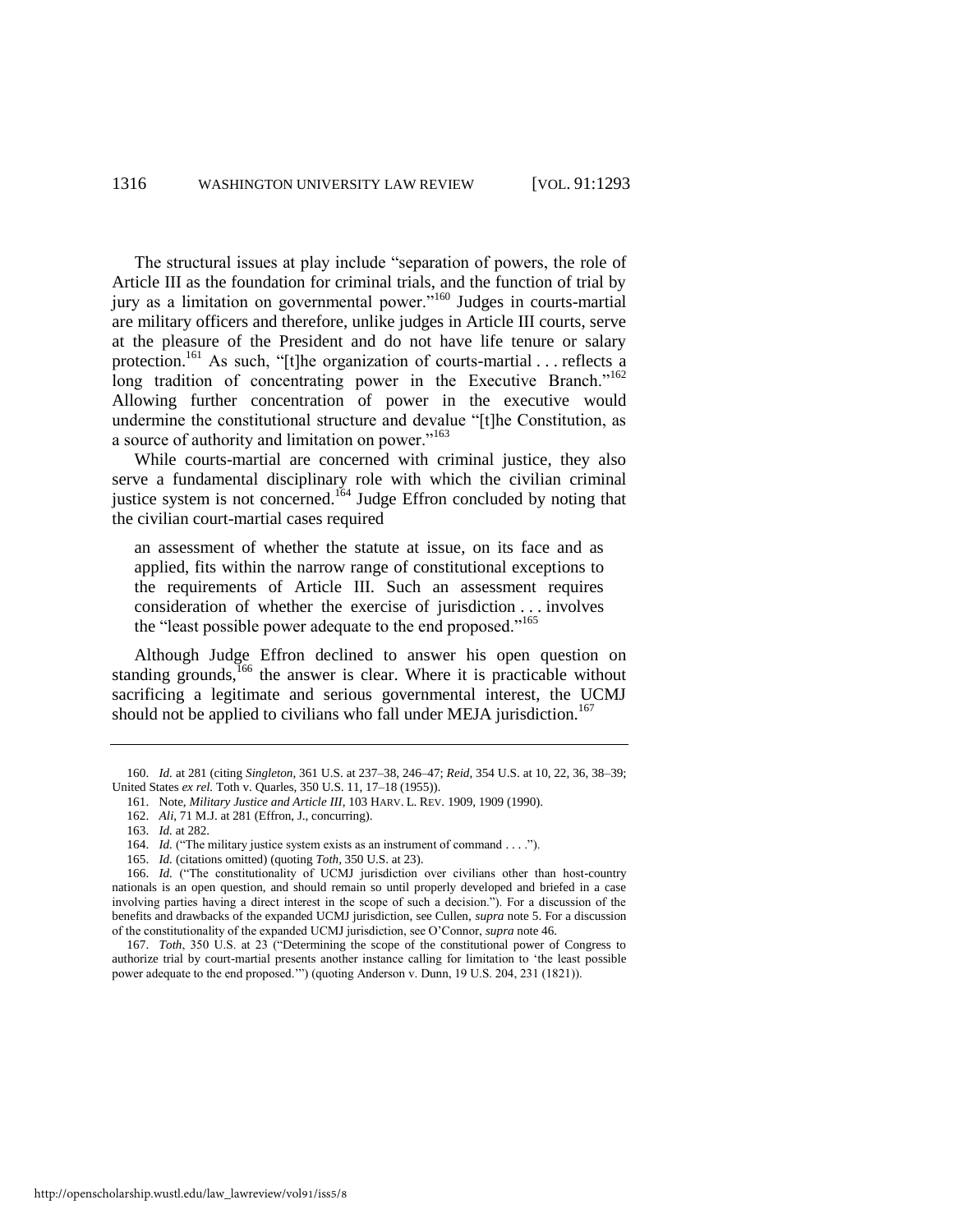#### *2. Enemy Combatants in the War on Terror*

Much of the recent jurisprudence surrounding extraterritoriality has involved enemy combatants from the "War on Terror."<sup>168</sup> Continued application of the *Ali* rule would strip *Boumediene* of its meaning and allow the continued detention of enemy combatants at Guantanamo Bay, Cuba, and other facilities around the world. Even if those combatants are eventually prosecuted, at least some of them could receive no due process, as the United States has consistently asserted that al Qaeda members are not prisoners-of-war under the Geneva Convention.<sup>169</sup>

Of particular concern are drone strikes against enemy combatants.<sup>170</sup> Here, there are two different issues posed. On the one hand are American citizens, the most notable of whom to have been executed is Anwar al-Awlaki.<sup>171</sup> On the other are non-citizen, non-residents.<sup>172</sup> If the Court were to decide that non-resident, non-citizen military contractors without significant connections to the United States are entitled to due process protections, it may be seen as anomalous to allow the targeted killing without any judicial determination of guilt—of American citizens abroad.<sup>173</sup> Granting procedural rights to defendants like Ali and Brehm

<sup>168.</sup> *See, e.g.*, Boumediene v. Bush, 553 U.S. 723 (2008); Kiyemba v. Obama, 605 F.3d 1046 (D.C. Cir. 2010); Al Maqaleh v. Gates, 605 F.3d 84 (D.C. Cir. 2010).

<sup>169.</sup> *See* Memorandum from Jay S. Bybee, Office of Legal Counsel of the U.S. Dep't of Justice, for Alberto R. Gonzales, Counsel to the President, and William J. Hynes II, General Counsel of the Dep't of Defense, Re: Application of Treaties and Laws to al Qaeda and Taliban Detainees (Jan. 22, 2002), *available at* http://www.justice.gov/olc/docs/memo-laws-taliban-detainees.pdf.

<sup>170.</sup> Salman Masood & Ismail Khan, *Drone Kills a Pakistani Militant Behind Attacks on U.S. Forces*, N.Y. TIMES, Jan. 4, 2013, at A4.

<sup>171.</sup> Mazzetti, *supra* not[e 148.](#page-22-0)

<sup>172.</sup> Becker, *supra* not[e 148.](#page-22-0) 

<sup>173.</sup> In *Al-Aulaqi v. Obama*, Anwar al-Awlaki's father sued for injunctive relief to prevent al-Awlaki's targeted killing. 727 F. Supp. 2d. 1 (D.D.C. 2010). The defendants, President Obama, the Secretary of Defense, and the Director of the Central Intelligence Agency, moved for dismissal. *Id.* at 8. After noting that the case was "unique and extraordinary," the court posed a number of hypothetical questions in a lengthy paragraph at the outset of the opinion. *Id.* Most interesting to the present discussion is the first: "How is it that judicial approval is required when the United States decides to target a U.S. citizen overseas for electronic surveillance, but that, according to defendants, judicial scrutiny is prohibited when the United States decides to target a U.S. citizen overseas for death?" *Id.*

The court went on to hold in favor of the defendants on each defense, finding that (1) al-Awlaki's father lacked "next friend" standing, *id.* at 17; (2) al-Awlaki's father lacked *jus tertii* standing, *id.* at 25; (3) "[e]ven assuming [that standing was satisfied], there is no basis for the assertion that the threat of a future state-sponsored extrajudicial killing . . . constitutes a tort in violation of the 'law of nations,'" *id.* at 37; (4) even if a threat constituted a violation of the law of nations, the father was not authorized to bring a claim under the Alien Tort Statute, *id.* at 40; and (5) the suit was barred by the political question doctrine, *id.* at 52.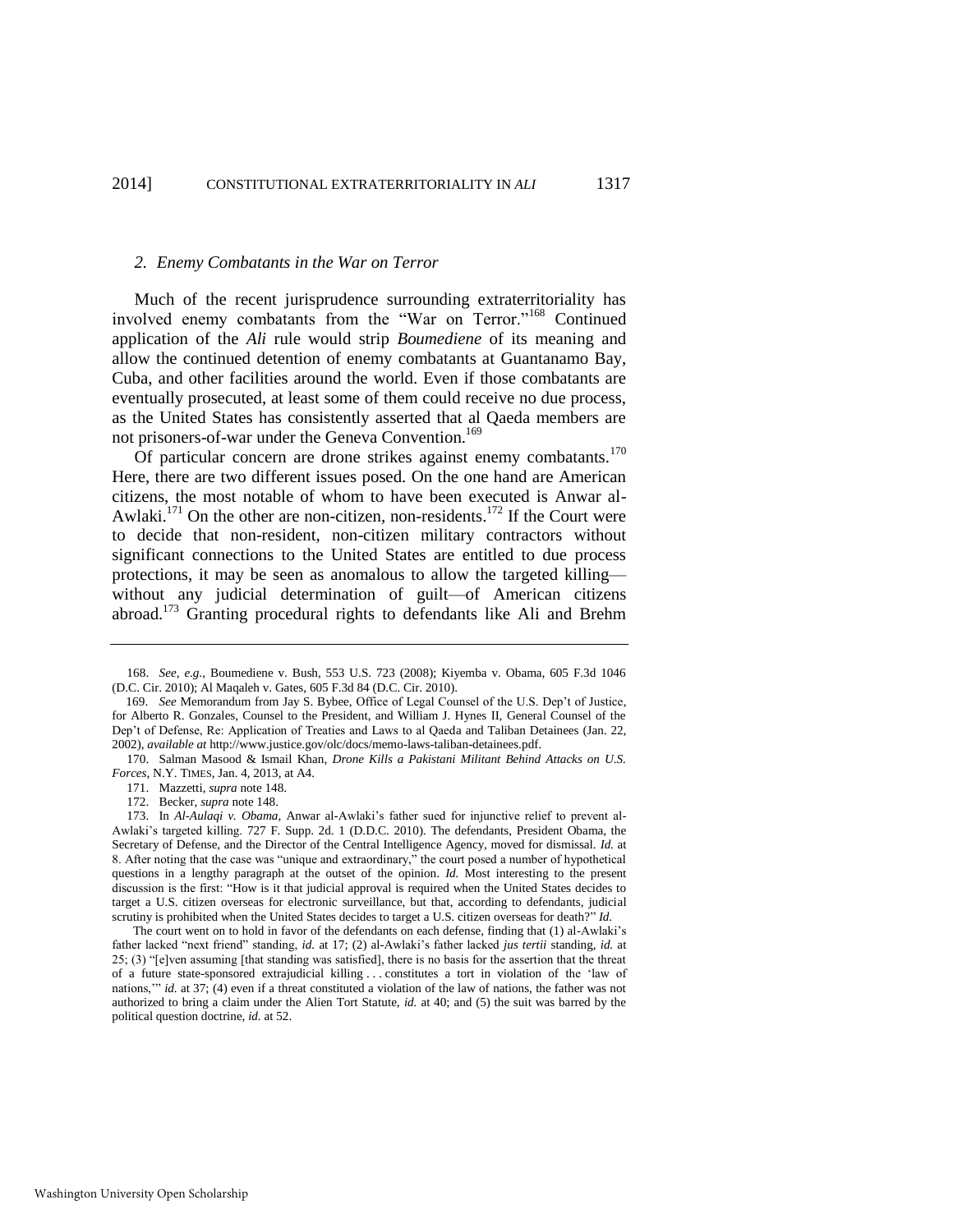could also be seen as opening the door to requiring judicial protections for non-citizen, non-residents targeted for killing.<sup>174</sup>

<span id="page-26-0"></span>Targeted killings, however, are distinguishable.<sup>175</sup> Professors Murphy and Radsan offer a compelling analysis of how—and how much—process must be granted to targets.<sup>176</sup> They place particular emphasis on the impact of the *Hamdi* and *Boumediene* cases, and conclude that, because detained enemy combatants must have due process rights, so too must enemy combatants who are targeted for killing.<sup>177</sup> The authors suggest two main avenues for providing process protections.<sup>178</sup> First, limited access to courts to challenge killings *ex post*, similar to *Bivens* claims.<sup>179</sup> Second, procedural protections internal to the executive branch, including a review—independent of the CIA—of all decisions to target specific individuals.<sup>180</sup> Because of the unique nature of targeted killings, these protections could be sufficient even under the due process framework established by *Hamdi* and *Boumediene*. <sup>181</sup> But under the *Ali* majority's holding, the Constitution mandates no due process whatsoever.

# *3. Defendants in Other Extraterritorial Criminal Prosecutions*

As the economy becomes ever more globalized, the United States is expanding its jurisdictional reach far beyond its territorial borders.<sup>182</sup> A number of recent extraterritoriality cases have made it into the news, including the indictment of five Chinese military hackers,<sup>183</sup> the arrest of

178. *Id.* at 437–50.

179. *Id.* at 437–45*; see also* Bivens v. Six Unknown Named Agents of Fed. Bureau of Narcotics, 403 U.S. 388 (1971). *Bivens* claims are suits against federal officials for violations of constitutional rights. *Bivens*, 403 U.S. at 389.

181. *Id.* at 450.

183. Press Release, U.S. Dep't of Justice, U.S. Charges Five Chinese Military Hackers for Cyber Espionage Against U.S. Corporations and a Labor Organization for Commercial Advantage (May 19, 2014), *available at* http://www.justice.gov/opa/pr/2014/May/14-ag-528.html; *see also* Michael S. Schmidt & David E. Sanger, *5 in China Army Face U.S. Charges of Cyberattacks*, N.Y. TIMES (May

<sup>174.</sup> *See also Lawfulness of a Lethal Operation Directed Against a U.S. Citizen Who Is a Senior Operational Leader of Al-Qa'ida or An Associated Force* (U.S. Dep't of Justice White Paper, Nov. 8, 2011), *available at* http://www.fas.org/irp/eprint/doj-lethal.pdf.

<sup>175.</sup> *See* Richard Murphy & Afsheen John Radsan, *Due Process and Targeted Killing of Terrorists*, 31 CARDOZO L. REV. 405 (2009). Murphy and Radsan argue that there must be some semblance of process when terrorists are subjected to "targeted killing," defined as "extra-judicial, premeditated killing by a state of a specifically identified person not in its custody." *Id.* at 406, 409– 10.

<sup>176.</sup> *See generally id.*

<sup>177.</sup> *Id.* at 450.

<sup>180.</sup> Murphy & Radsan, *supra* note [175,](#page-26-0) at 445–50.

<sup>182.</sup> *See* Brilmayer & Norchi, *supra* not[e 28,](#page-5-0) at 1223.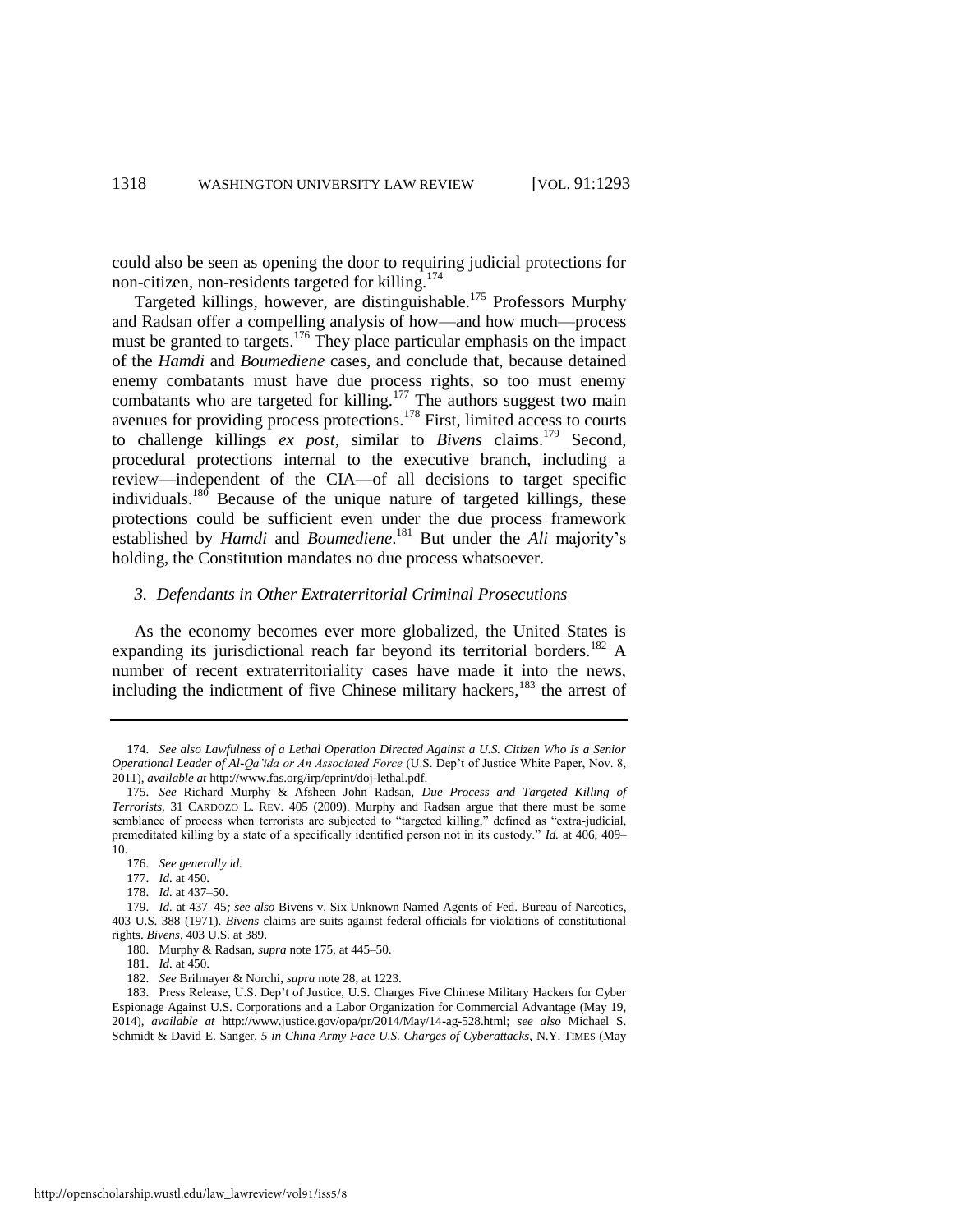Kim Schmitz (a.k.a. Kim Dotcom),<sup>184</sup> warrantless wiretapping,<sup>185</sup> and intellectual property theft.<sup>186</sup>

If, as the *Ali* court asserted, the Constitution is not binding on the United States government outside of the *de jure* territory, defendants in these and other, similar, prosecutions would not receive any procedural protections.<sup>187</sup> Any number of extreme hypotheticals could result, but it is also entirely possible that the stripping away of protections would be so gradual as to go nearly unnoticed.

In each of the three categories that could be harmed by the *Ali* rule, the fundamental concern is that our government is one of enumerated powers, and those enumerations include proscriptions on government's power in criminal prosecutions.<sup>188</sup> Individual rights and protections flow from that foundation. Certain constitutional rights are of limited value abroad, but many are fundamental to any criminal prosecution by the United States.<sup>189</sup> Our status as the global hegemon should not mean that we have free reign to assert our might wherever we please while treating foreign defendants more harshly than our own citizens. A solution to the *Ali* problem is therefore necessary in order to avoid the potential results of its broader application.

# *B. Defining the Necessary Nexus Between the Defendant and the United States*

In order for a non-citizen defendant to be accorded constitutional rights, it is necessary to discern a test to define when the individual has a connection with the United States sufficient to give rise to constitutional protections. Because the United States is a creation of the Constitution, it

<sup>19, 2014),</sup> http://www.nytimes.com/2014/05/20/us/us-to-charge-chinese-workers-with-cyberspying. html?smid=pl-share.

<sup>184.</sup> Jonathan Hutchinson, *Mogul Goes From Shady to Admired*, N.Y. TIMES, July 4, 2012, at B1.

<sup>185.</sup> Alison Smale, *Anger Growing Among Allies on U.S. Spying*, N.Y. TIMES, Oct. 24, 2013, at A1; Charlie Savage & James Risen, *Federal Judge Finds N.S.A. Wiretaps Were Illegal*, N.Y. TIMES, Apr. 1, 2010, at A1.

<sup>186.</sup> Press Release, U.S. Att'y's Office, E.D. Va., U.S. Dep't of Justice, Top Executives At Kolon Industries Indicted For Stealing DuPont's Kevlar Trade Secrets (Oct. 18, 2012), *available at* http://www.justice.gov/usao/vae/news/ 2012/10/20121018kolonnr.html.

<sup>187.</sup> *See* United States v. Ali, 71 M.J. 256, 268 (C.A.A.F. 2012).

<sup>188.</sup> Marbury v. Madison, 5 U.S. 137, 176 (1803) ("To what purpose are powers limited, and to what purpose is that limitation committed to writing, if these limits may, at any time, be passed by those intended to be restrained?").

<sup>189.</sup> A search warrant, for example, has no effect outside of U.S. territory. *See* United States v. Verdugo-Urquidez, 494 U.S. 259, 279 (1990) (Stevens, J., concurring in the judgment). But if the United States decides to enforce its criminal laws extraterritorially, the Constitution must follow. *See* Brilmayer & Norchi, *supra* not[e 28,](#page-5-0) at 1239.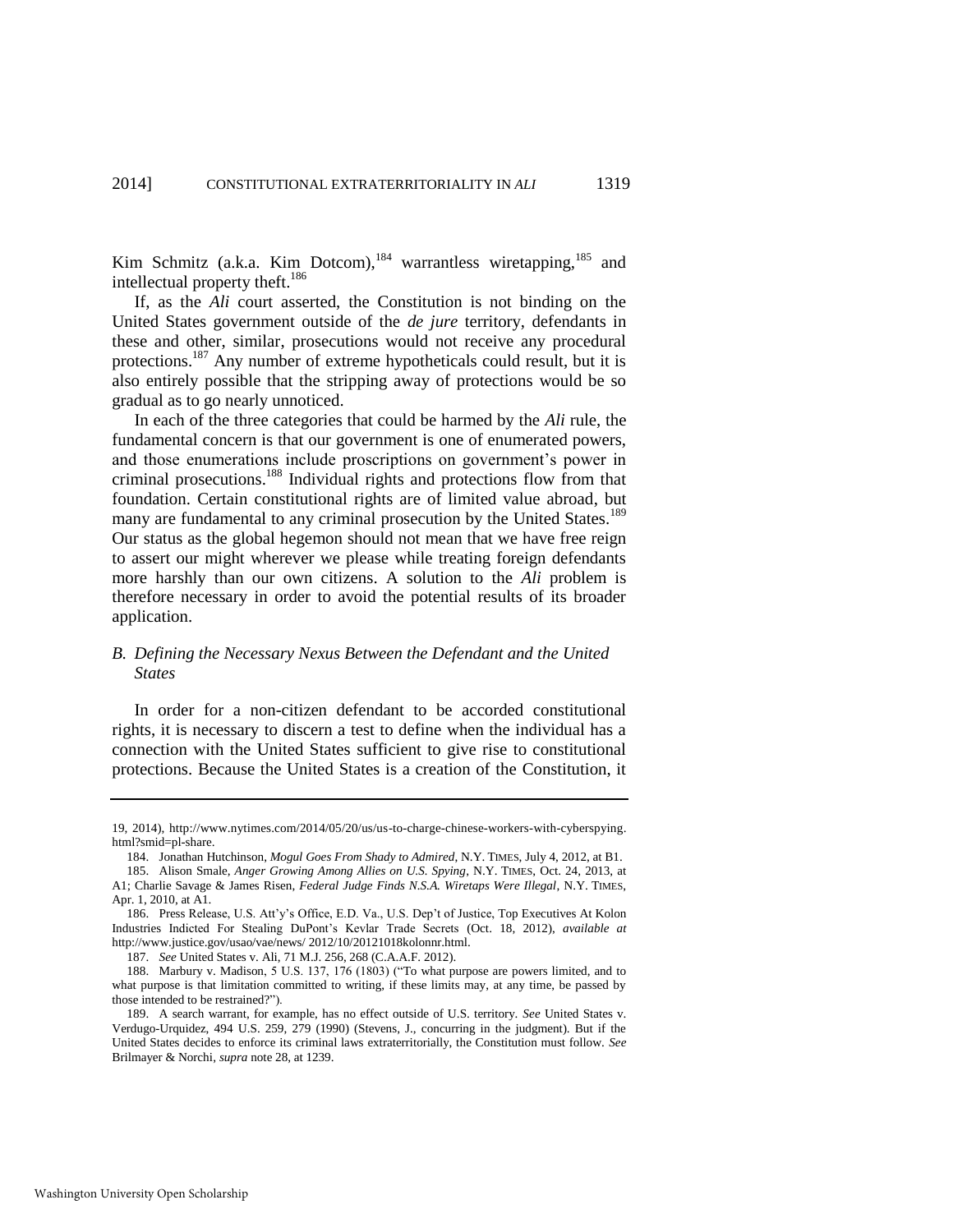should make sense that non-citizen, non-resident defendants should be accorded constitutional rights when they are prosecuted. The United States should not be capable of acting outside of the scope of its Constitution. The holding in *Verdugo-Urquidez*, however, indicates that certain rights, by their nature, may be incapable of attaching outside of the territorial confines of the United States.<sup>190</sup>

The cases indicate that there are at least three possible tests. First, the strict *de jure* sovereignty test, adopted in *Ali* and based on a generous reading of *Johnson v. Eisentrager*. <sup>191</sup> Second, "nature of the rights test", based principally on *Verdugo-Urquidez*, under which the applicability of a right depends on the nature of that right.<sup>192</sup> Finally, the "any-exercise" rule": any exercise of the judicial power creates a nexus between the defendant and the United States, and the judicial power of the United States is always restricted by the procedural protections in the Constitution, absent a constitutional exception.<sup>193</sup> Having already discussed the problems with the *de jure* sovereignty test,<sup>194</sup> I will focus here on the two alternatives: the nature of the rights test and the anyexercise rule.

# *1. The Nature of the Rights Test*

In *Verdugo-Urquidez*, the Supreme Court examined both the text of the Fourth Amendment and practical considerations before determining that it did not apply in Mexico, where the defendant's home was located.<sup>195</sup> The *Verdugo-Urquidez* rationale was applied in *United States v. Davis*<sup>196</sup> to a ship apprehended by the U.S. Coast Guard approximately 100 miles off the coast of California.<sup>197</sup> Because the vessel was located outside of the territorial sovereignty of the United States, the Ninth Circuit held that the Fourth Amendment had no force.<sup>198</sup>

There are strong indications in *Verdugo-Urquidez* that the same considerations that factored into the Court's decision on the Fourth

192. *See Verdugo-Urquidez*, 494 U.S. at 264–65.

<sup>190.</sup> *Verdugo-Urquidez*, 494 U.S. at 261 (holding that there is no Fourth Amendment search or seizure protection outside of the United States).

<sup>191.</sup> *See Ali*, 71 M.J. at 267 (citing Johnson v. Eisentrager, 339 U.S. 763, 783 (1950)).

<sup>193.</sup> *Id.* at 279 (Stevens, J., concurring in the judgment); *id.* at 279–97 (Brennan, J., dissenting); *Johnson*, 339 U.S. at 791 (Black, J., dissenting).

<sup>194.</sup> *See supra* Part II.

<sup>195.</sup> *Verdugo-Urquidez*, 494 U.S. at 273–74.

<sup>196. 905</sup> F.2d 245 (9th Cir. 1990).

<sup>197.</sup> *Id.* at 247.

<sup>198.</sup> *Id.* at 251 (citing *Verdugo-Urquidez*, 494 U.S. at 261).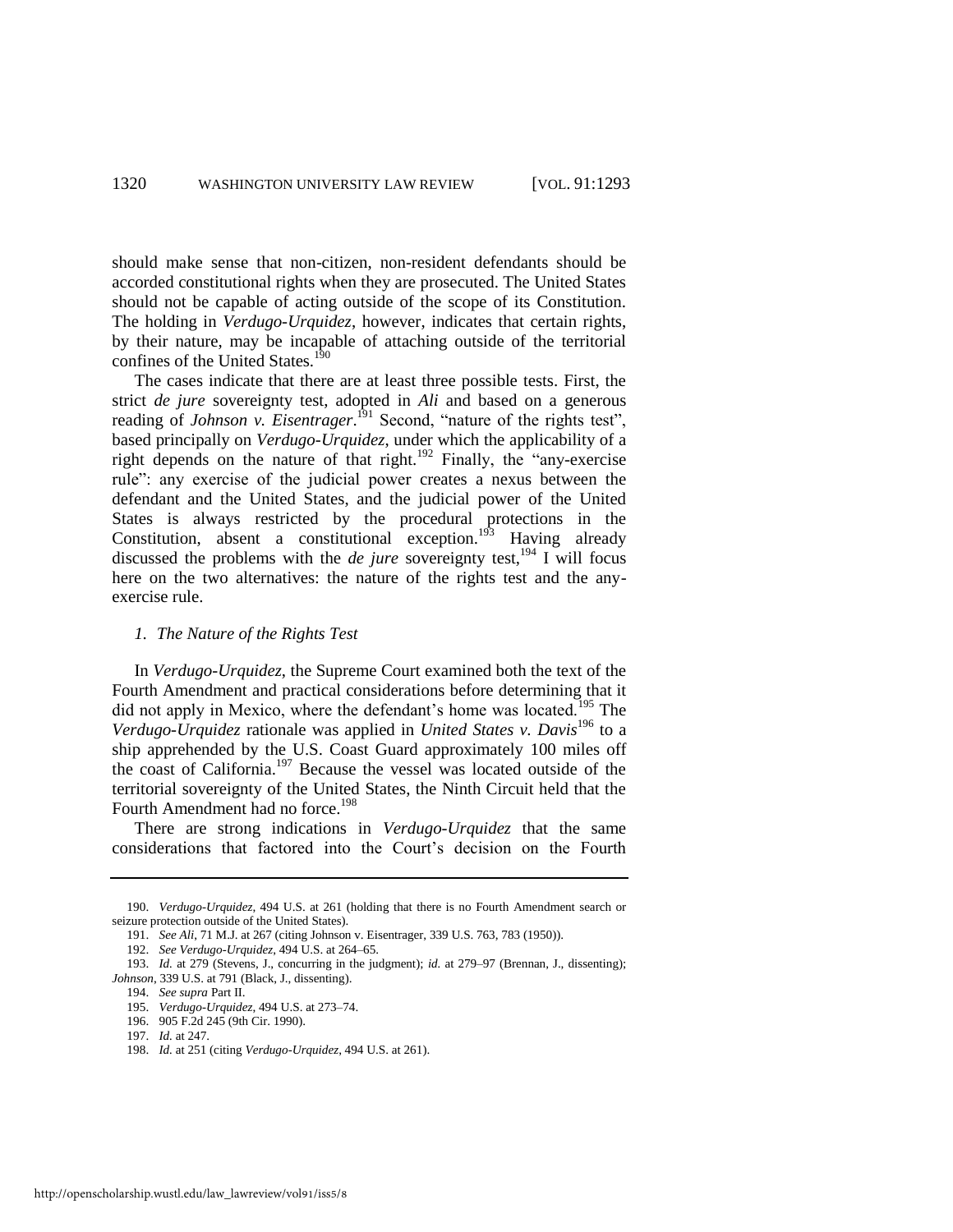Amendment would require finding that certain other constitutional protections do apply extraterritorially.<sup>199</sup> First, the textual analysis contrasts the Fourth Amendment, which protects "the people," with the Fifth and Sixth Amendments, which protect "person[s]" and "accused."<sup>200</sup> Second, while the Court did not address the extraterritoriality of Fifth Amendment protections, it did note that "conduct by law enforcement officials prior to trial may ultimately impair [Fourth Amendment] right[s], [but] a [Fifth Amendment] violation occurs only at trial."<sup>201</sup>

Because Fifth and Sixth Amendment violations are perfected only at trial, the case for applying those protections to all defendants becomes all the stronger. Once a defendant is in custody of the United States and subjected to its judicial power, it is not unduly burdensome to expect courts to apply the same standards that are applied to citizen or resident non-citizen defendants. The same notion should apply equally to both prosecutions in courts-martial and civilian courts. As such, a "nature of the rights" test would merely require courts to apply consistent standards at trial in order to prevent violation of foundational procedural rights. $202$ 

#### *2. The Any-Exercise Rule*

The preferable option is the any-exercise rule: whenever the United States asserts its judicial power, whether in Article III or non-Article III tribunals, that exercise of power is constrained by the Constitution.<sup>203</sup> The rule is founded on three sources. First, Justice Black's dissent in *Johnson*. <sup>204</sup> Second, Justice Stevens's concurrence in *Verdugo-Urquidez*. <sup>205</sup> Third, Justice Brennan's dissent in *Verdugo-Urquidez*. <sup>206</sup> The

- 205. *Verdugo-Urquidez*, 494 U.S. at 279 (Stevens, J., concurring in the judgment).
- 206. *Id.* at 279–97 (Brennan, J., dissenting).

<sup>199.</sup> *See Verdugo-Urquidez*, 494 U.S. at 264–69 (discussing differences in extraterritorial treatment of various rights).

<sup>200.</sup> *Id.* at 265–66.

<sup>201.</sup> *Id.* at 264 (citing Kastigar v. United States, 406 U.S. 441, 453 (1972)).

<sup>202.</sup> It may be asserted that the effects on defendants would be slight and the burden on the government great, but

<sup>[</sup>s]light encroachments create new boundaries from which legions of power can seek new territory to capture. . . . "[I]llegitimate and unconstitutional practices get their first footing in that way, namely, by silent approaches and slight deviations from legal modes of procedure. This can only be obviated by adhering to the rule that constitutional provisions for the security of person and property should be liberally construed."

Reid v. Covert, 354 U.S. 1, 39–40 (1957) (plurality opinion) (quoting Boyd v. United States, 116 U.S. 616, 635 (1886)).

<sup>203.</sup> *See* Johnson v. Eisentrager, 339 U.S. 763, 791 (1950) (Black, J., dissenting).

<sup>204.</sup> *Id.* at 791–96.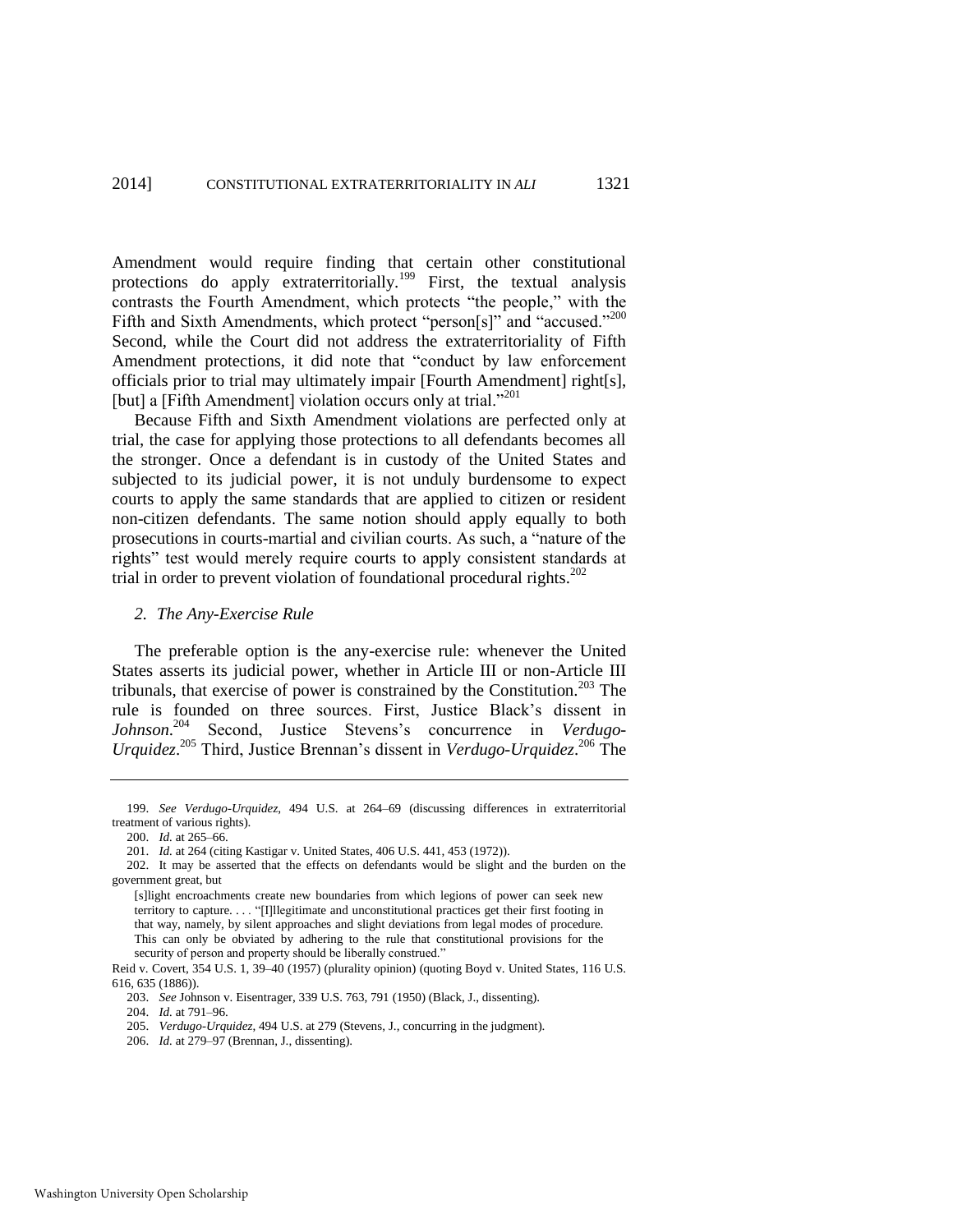two dissents start from substantially the same proposition: "[E]qual justice [is] not for citizens alone, but for all persons coming within the ambit of our power."<sup>207</sup>

Justice Brennan framed his argument around two concepts. First, "basic notions of mutuality[:] If we expect aliens to obey our laws, aliens should be able to expect that we will obey our Constitution when we investigate, prosecute, and punish them."<sup>208</sup> Second, a textual-historical argument that the Bill of Rights does not create rights in people, but instead focuses "on *what* the Government can and cannot do, and *how* it may act, not on *against whom* these actions may be taken."<sup>209</sup>

The any-exercise rule should be adopted because it recognizes the fundamental principle that any action of the United States must be both authorized and constrained by the Constitution. To adopt the nature of the rights test, the Court would have to hold that there are instances in which one or more branches of government are competent to act, but unconstrained in method. The extraterritoriality jurisprudence is complicated by the fact that much of it stems from the prosecution of enemy non-citizens.<sup>210</sup> Because the laws of war, in particular the Third Geneva Convention, apply to those prosecutions, those holdings are inapposite in a "run-of-the-mill assault" prosecution.<sup>211</sup> Prosecutions for run-of-the-mill assaults in the courts of the United States should all be subject to the constraints and protections of the Constitution.

It may be argued that the holding in *Verdugo-Urquidez* prevents adopting the any-exercise rule.<sup>212</sup> Such a reading of *Verdugo-Urquidez* would misconstrue that case and, more importantly, the nature of the rights at stake. There, the defendant asserted that the DEA violated his Fourth Amendment rights by searching his home in Mexico.<sup>213</sup> The case is distinguishable on two grounds. First, the Mexican government was the authority competent to authorize the search—not the United States.<sup>214</sup>

<sup>207.</sup> *Johnson*, 339 U.S. at 791 (Black, J., dissenting); *see also Verdugo-Urquidez*, 494 U.S. at 284 (Brennan, J., dissenting) ("Respondent is entitled to the protections of the Fourth Amendment because our Government . . . has treated him as a member of our community for purposes of enforcing our laws. He has become, quite literally, one of the governed.").

<sup>208.</sup> *Verdugo–Urquidez*, 494 U.S. at 284 (Brennan, J., dissenting).

<sup>209.</sup> *Id.* at 288.

<sup>210.</sup> *See, e.g.*, *Johnson*, 339 U.S. at 765; *Ex parte* Quirin, 317 U.S. 1, 18 (1942).

<sup>211.</sup> United States v. Brehm, 691 F.3d 547, 551 (4th Cir. 2012).

<sup>212.</sup> *See* United States v. Ali, 71 M.J. 256, 268 (C.A.A.F. 2012).

<sup>213.</sup> *Verdugo-Urquidez*, 494 U.S. at 261.

<sup>214.</sup> *See id.* at 262. The DEA agents in Mexico City were not allowed to proceed until the search was authorized by the Director General of the Mexican Federal Judicial Police ("MFJP"). *Id.* The Director General authorized the search, and the MFJP and DEA carried out the search jointly. *Id.*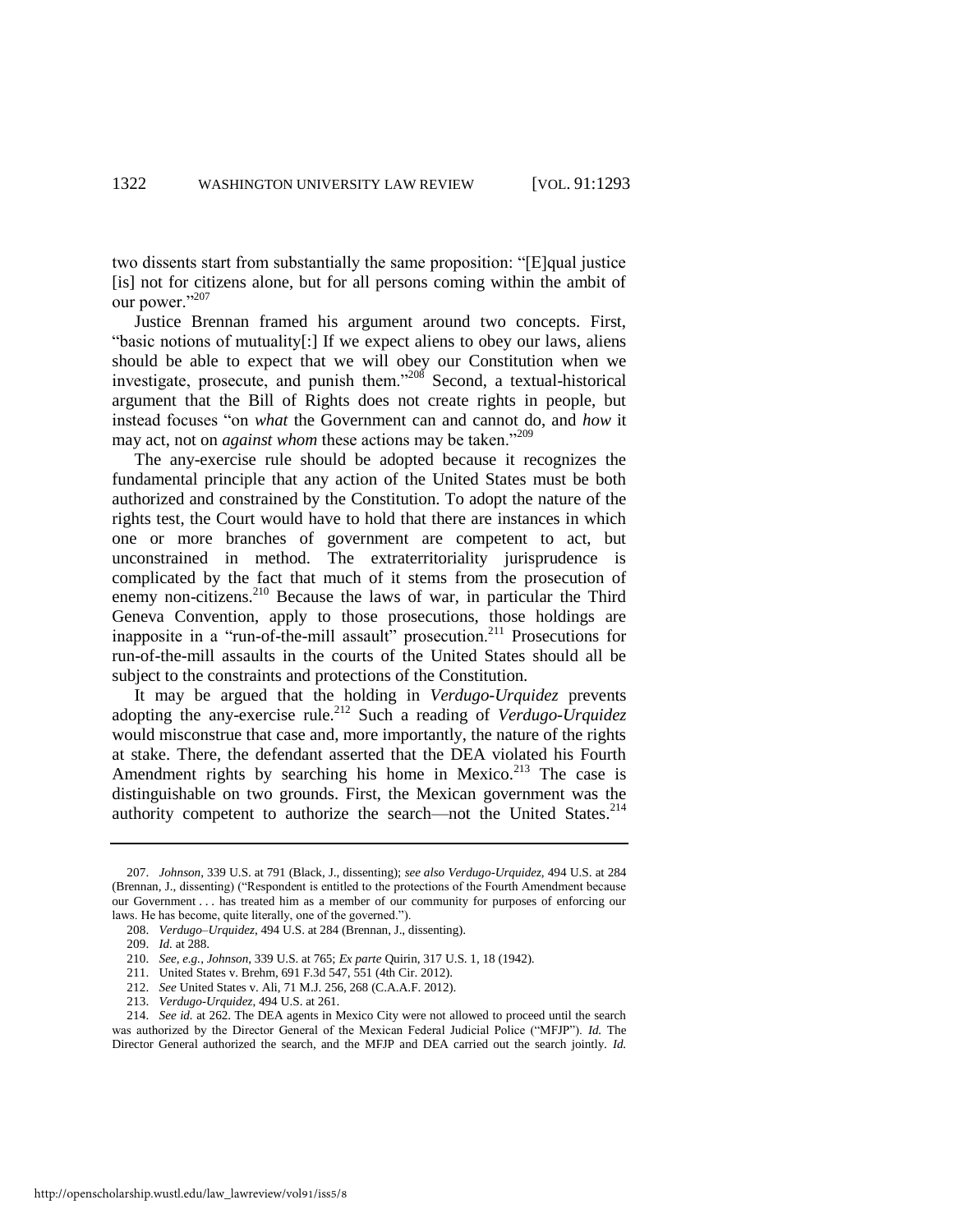Because the Mexican government, and not the United States judiciary, possessed the sole capability to authorize the search, there can be no constitutional violation—a search is not "unlawful" if the competent authority has authorized it.<sup>215</sup> Second, the absence of a constitutional violation does not preclude a court from excluding the evidence at trial. $^{216}$ 

That the United States government is limited to its enumerated powers cannot be doubted. $2^{17}$  Those enumerated powers do not include the ability to investigate, arrest, prosecute, and punish any individual anywhere in the world without due process of law. If our government is to exert its judicial power over non-citizen, non-residents across the globe, it must give those defendants the same protections we would expect for our citizens were they subjected to the judicial power of another nation.<sup>218</sup> Once defendants are brought within the power of any judicial proceeding of the United States, those defendants must be given protections coextensive with those of citizens or residents. $^{219}$ 

Verdugo-Urquidez's complaint was that the DEA agents had failed to obtain a warrant from a U.S. court. *See id.* at 263.

<sup>215.</sup> *Id.* at 279 (Stevens, J., concurring in the judgment). The bulk of Justice Stevens' oneparagraph opinion reads:

I do agree, however, with the Government's submission that the search conducted by the United States agents with the approval and cooperation of the Mexican authorities was not "unreasonable" as that term is used in the first Clause of the Amendment. I do not believe the Warrant Clause has any application to searches of noncitizens' homes in foreign jurisdictions because American magistrates have no power to authorize such searches.

*Id.*; *see also* United States v. Calandra, 414 U.S. 338, 354 (1974) (holding that the use of unlawfully obtained evidence as the basis of a line of questioning in a grand jury hearing is not entitled to the Fourth Amendment exclusionary rule because the questions are merely an extension of the initial violation).

<sup>216.</sup> *Verdugo-Urquidez*, 494 U.S. at 264 (majority opinion) ("Whether evidence obtained from respondents' Mexican residences should be excluded at trial in the United States is a remedial question separate from the existence *vel non* of the constitutional violation." (citing United States v. Leon, 468 U.S. 897, 906 (1984); *Calandra*, 414 U.S. at 354)).

<sup>217.</sup> Marbury v. Madison, 5 U.S. 137, 176 (1803); *see also* Reid v. Covert, 354 U.S. 1, 5–6 (1957) (plurality opinion) ("The United States is entirely a creature of the Constitution. Its power and authority have no other source. It can only act in accordance with all the limitations imposed by the Constitution.").

<sup>218.</sup> A notable recent example was the arrest, detention, and trial on espionage charges of three American hikers by Iran. *See* David D. Kirkpatrick, *In Rebuke to Iran's President, Courts Void Release of Hikers*, N.Y. TIMES, Sept. 15, 2011, at A1.

<sup>219.</sup> Of course, the special situation of a true enemy combatant is the exception that proves the rule. International law and Supreme Court precedent require different treatment of enemy combatants. *See* discussion and text accompanying *supra* notes [146–](#page-21-1)50.